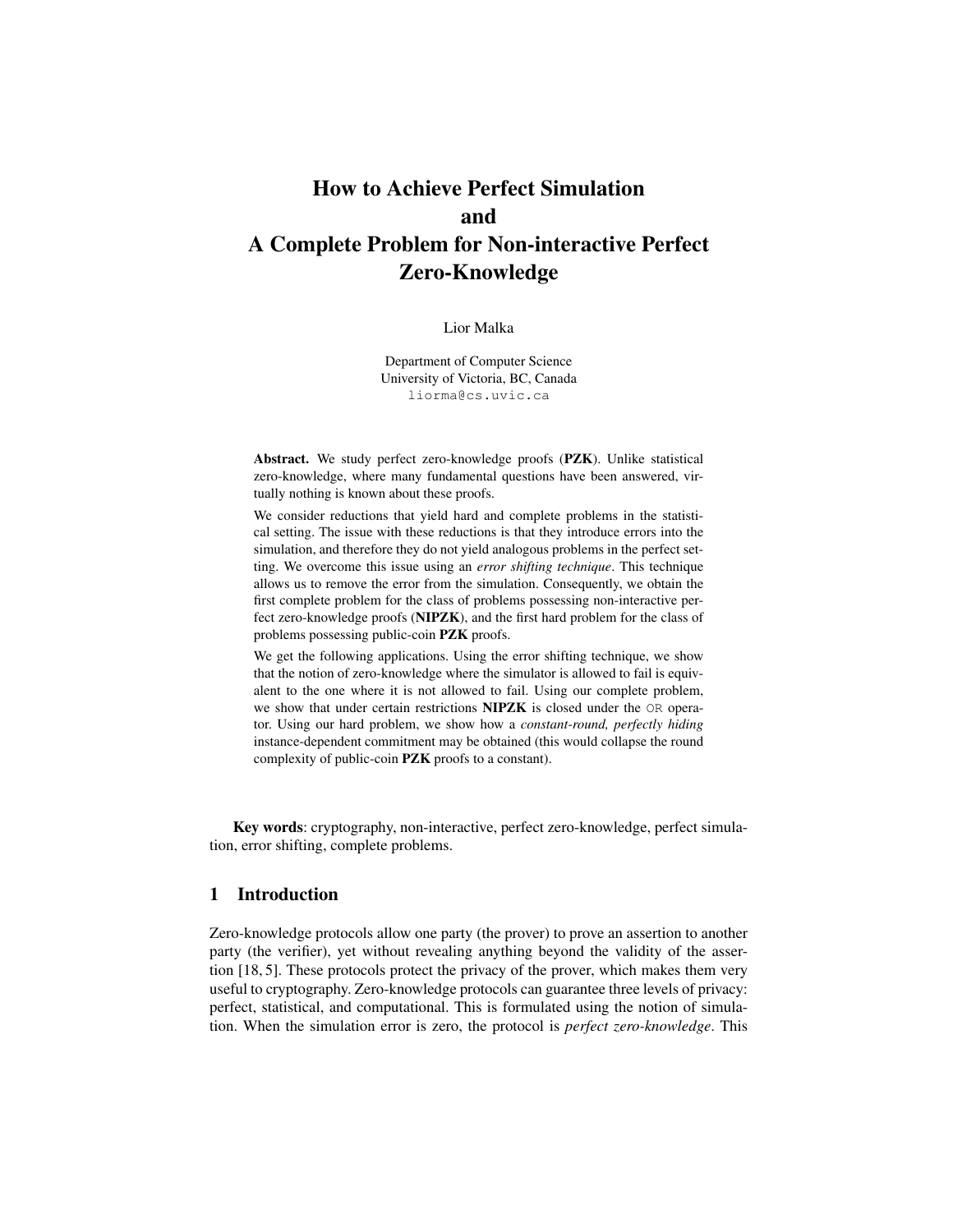means that the verifier learns absolutely nothing from the prover. When the simulation error is negligible, the protocol is either *statistical zero-knowledge* or *computational zero-knowledge*. This means that the prover leaks a little amount of information to the verifier.

In this paper we focus on perfect zero-knowledge protocols. These protocols are interesting from a cryptographic perspective because, unlike statistical or computational zero-knowledge protocols, they provide the highest level of privacy to the prover. Such protocols exist for a variety of well known languages, such as GRAPH-ISOMORPHISM, DISCRETE-LOG, variants of QUADRATIC-RESIDUOUSITY, and more ([31, 13, 6, 26, 21]). The fact that the complexity of these languages is an open question also makes perfect zero-knowledge protocols interesting from a complexity theoretic perspective.

Unfortunately, working with perfect zero-knowledge protocols is difficult. This is so because they do not allow any error in the simulation. In contrast, statistical zeroknowledge protocols allow a small error in the simulation. This means that in the statistical setting we can use a variety of techniques, even if they introduce a small error into the simulation. Indeed, such techniques were used to prove many fundamental results about statistical zero-knowledge proofs (SZK). These results include complete problems, equivalence between private-coin and public-coin, equivalence between honest and malicious verifier, and much more ([24, 26, 14, 16, 32, 23]). These results do not apply to the perfect setting because they use techniques that introduce error into the simulation, and such techniques cannot be used in the perfect setting. Consequently, virtually nothing is known about perfect zero-knowledge proofs (PZK).

#### 1.1 Our results

In this paper we consider reductions that yield hard and complete problems in the statistical setting. The issue with these reductions is that they introduce errors into the simulation, and therefore they do not yield analogous problems in the perfect setting.

Our goal is to overcome this issue. This is important because if we understand why techniques from the statistical setting introduce error into the simulation, then we might be able to fix these techniques, and then apply them to the perfect setting. This will enable us to translate the results from statistical zero-knowledge to perfect zeroknowledge. In addition, results from the statistical setting are proved using the tool of complete and hard problems. Thus, to be able to prove these results in the perfect setting it is important that we obtain complete and hard problems for the perfect setting.

We remark that we are not the first to observe the fact that reductions from the statistical setting do not apply to the perfect setting. Specifically, in the case of hard problems, [26] showed that the reduction could eliminate the error using approximation techniques. However, this solution does not yield a hard problem in the perfect setting because it only applies in certain cases (for example, when the underlying problem has perfect completeness).

In this paper we modify the reductions from the statistical setting so that they yield hard and complete problems in the perfect setting. To do this we use what we call *the error shifting technique*. What is new about this technique is that instead of dealing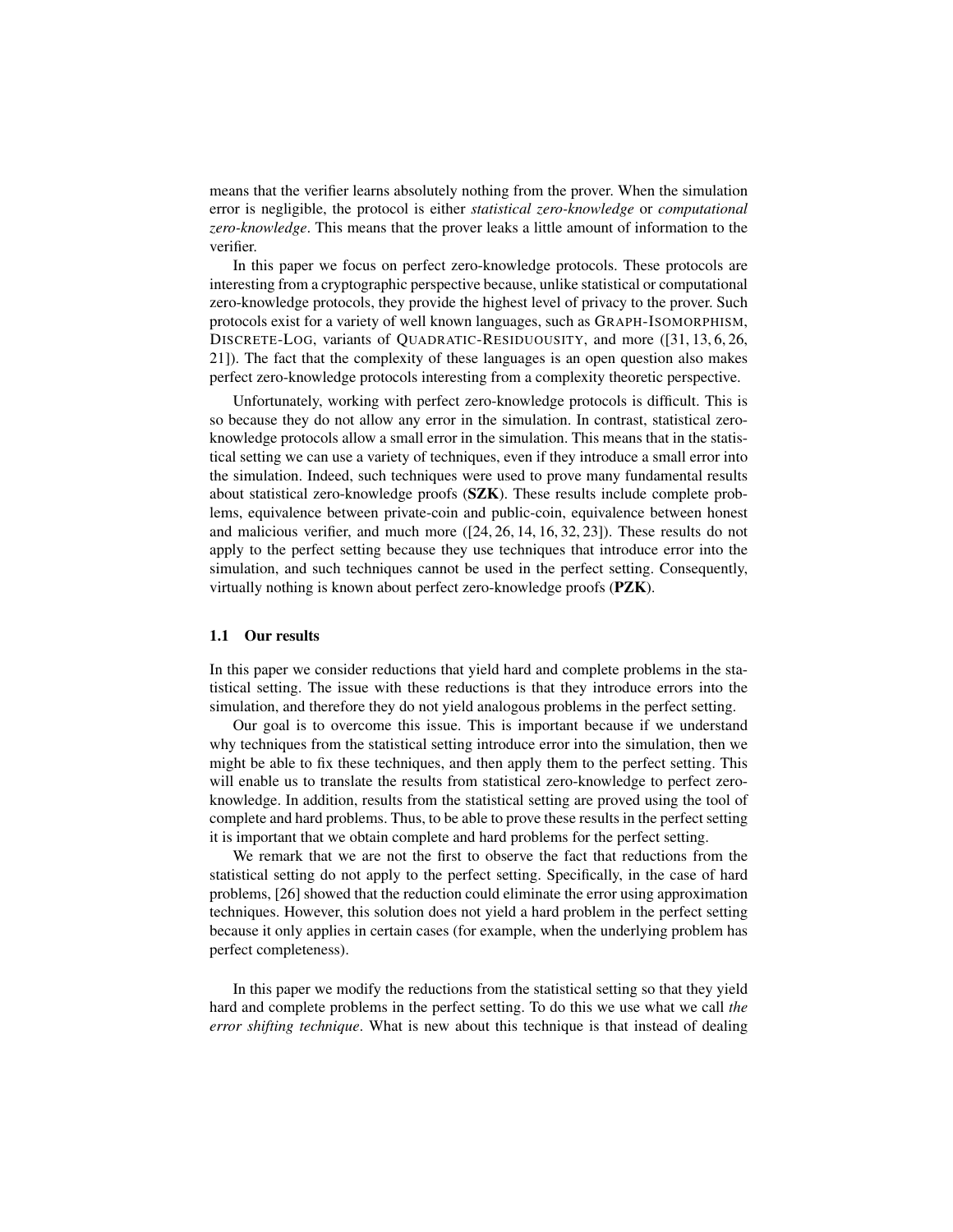with the error in the reduction itself, we shift it forward to the protocol. Intuitively, our reduction isolates the error that the underlying problem incurs, and shifts it forward to the protocol, where it is no longer a simulation error. Consequently, we obtain complete and hard problems for the perfect setting. We remark that the error shifting technique is also useful in other contexts (e.g., in Section 4 we use it to show that the notion of zero-knowledge where the simulator is allowed to fail is equivalent to the one where it is not allowed to fail).

The error shifting technique applies to reductions in both the interactive and the non-interactive models. In the non-interactive model we apply it to the reduction of [30, 15], thus obtaining the first complete problem for the class of problems possessing noninteractive perfect zero-knowledge proofs (NIPZK).

#### Theorem 1. The problem UNIFORM (UN) is complete for NIPZK.

Informally, instances of UNIFORM are circuits that have an additional output bit. Ignoring this bit, we can think of YES instances of UN as circuits that represent the uniform distribution, whereas NO instance are circuits that hit only a small fraction of their range. This problem is identical to the NISZK-complete problem STATISTICAL DISTANCE FROM UNIFORM (SDU) [15], except that YES instances of UNIFORM represent the uniform distribution, whereas YES instances of SDU represent a distribution that is only "close" to uniform. This difference is natural because it reflects the difference between perfect and statistical simulation.

In the interactive model we obtain a similar result. That is, we apply the error shifting technique to the reduction of [26], thus obtaining a hard problem for the class of problems possessing public-coin HVPZK proofs. Instances of our hard problem are triplets of circuits. Again, ignoring one of these circuits, our problem is a variant of STATISTICAL-DISTANCE (SD) [26]. That is, we can think of YES instances of our problem as pairs of circuits representing the same distribution, whereas instances of the reduction of [26] are circuits representing "close" distributions.

# **Theorem** 2 (**informal**). Essentially,  $SD^{1/2,0}$  is hard for **public-coin-HVPZK**.

To demonstrate the usefulness of our NIPZK-complete problem we prove that under certain restrictions NIPZK is closed under the OR operator. What is special about this result is that even in statistical setting, where we have more techniques to work with, it is not clear how to prove (or disprove) it.<sup>1</sup> Also, we show how our hard problem may lead to a *constant-round, perfectly hiding* instance-dependent commitmentscheme. Notice that except for [21], who used the techniques of [8] to construct such a scheme for V -bit protocols, all the known instance-dependent commitment-schemes are only statistically hiding [33, 23, 22]. Thus, using our hard problem it might be possible to collapse the round complexity of public-coin **PZK** proofs to a constant. These applications can be found in Section 4.

 $1 \quad [30]$  claimed that NISZK is closed under the OR operator, but this claim has been retracted.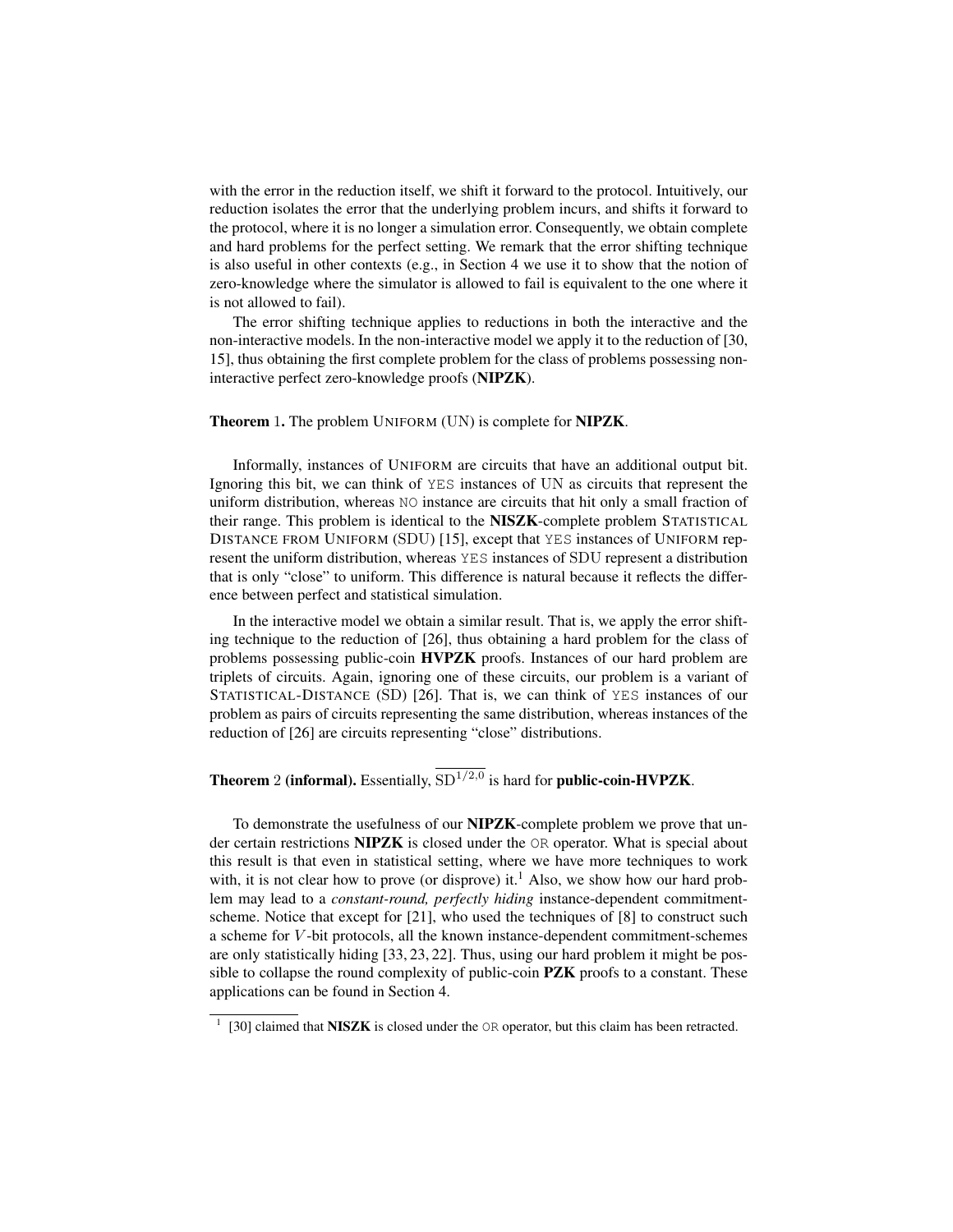#### 1.2 Related Work

As we mentioned, virtually nothing is known about perfect zero-knowledge proofs. The only exception is the result of [9], who showed a transformation from *constant-round, public-coin* HVPZK proofs to ones that are PZK. Also, a HVPZK-complete problem was given by [26], but it is unnatural, and defined in terms of the class itself. We remark that perfect zero-knowledge *arguments* for NP languages have been constructed under various unproven assumptions (e.g., [19, 7]), but we are interested in the unconditional study of perfect zero-knowledge proofs.

Variants of QUADRATIC-RESIDUOUSITY and QUADRATIC-NONRESIDUOUSITY were shown to to be in NIPZK by [6, 27]. Bellare and Rogaway [3] showed that a variant of GRAPH-ISOMORPHISM is in NIPZK. They also showed basic results about NIPZK, but their notion of zero-knowledge allows simulation in expected (as opposed to strict) polynomial-time. This notion is disadvantageous, especially when non-interactive protocols are executed as sub-protocols. Other aspects of NIPZK were studied in [27–29], but they apply to problems with special properties.

#### 1.3 Organization

We use standard definitions, to be found in Appendix A. In Section 2 we present the error shifting technique, and use it to obtain a NIPZK-complete problem. In Section 3 we apply this technique to the interactive setting, where we obtain a hard problem. In Section 4 we show some applications of these results.

## 2 A complete problem for NIPZK

In this section we introduce the *error shifting technique*. Using this technique we modify the reduction of [15], hence obtaining a NIPZK-complete problem.

Starting with some background, we give the definition of STATISTICAL DISTANCE FROM UNIFORM (SDU), the NISZK-complete problem of [15]. Instances of this problem are circuits. These circuits are treated as distributions, under the convention that the input to the circuit is uniformly distributed. Specifically, YES instances are circuits representing a distribution that is close to uniform, and NO instances are circuits representing a distribution that is far from uniform.

**Definition 2.1.** *Define*  $SDU \stackrel{\text{def}}{=} \langle SDU_Y, SDU_N \rangle$  *as* 

$$
SDU_Y = \{ X \mid \Delta(X, U_n) < 1/n \}, \text{ and}
$$

$$
SDU_N = \{ X \mid \Delta(X, U_n) > 1 - 1/n \},
$$

where X is a circuit with  $n$  output bits, and  $U_n$  is the uniform distribution on  $\{0,1\}^n$ .

We informally describe the reduction of [15] to SDU. This reduction originated from the work of [30]. Given a **NISZK** problem  $\Pi$ , this reduction maps instances x of  $\Pi$ to circuits X of SDU. The circuit uses the simulator  $S$  from the proof of  $\Pi$ . Specifically, X executes  $S(x)$ , and obtains a transcript. This transcript contains a simulated message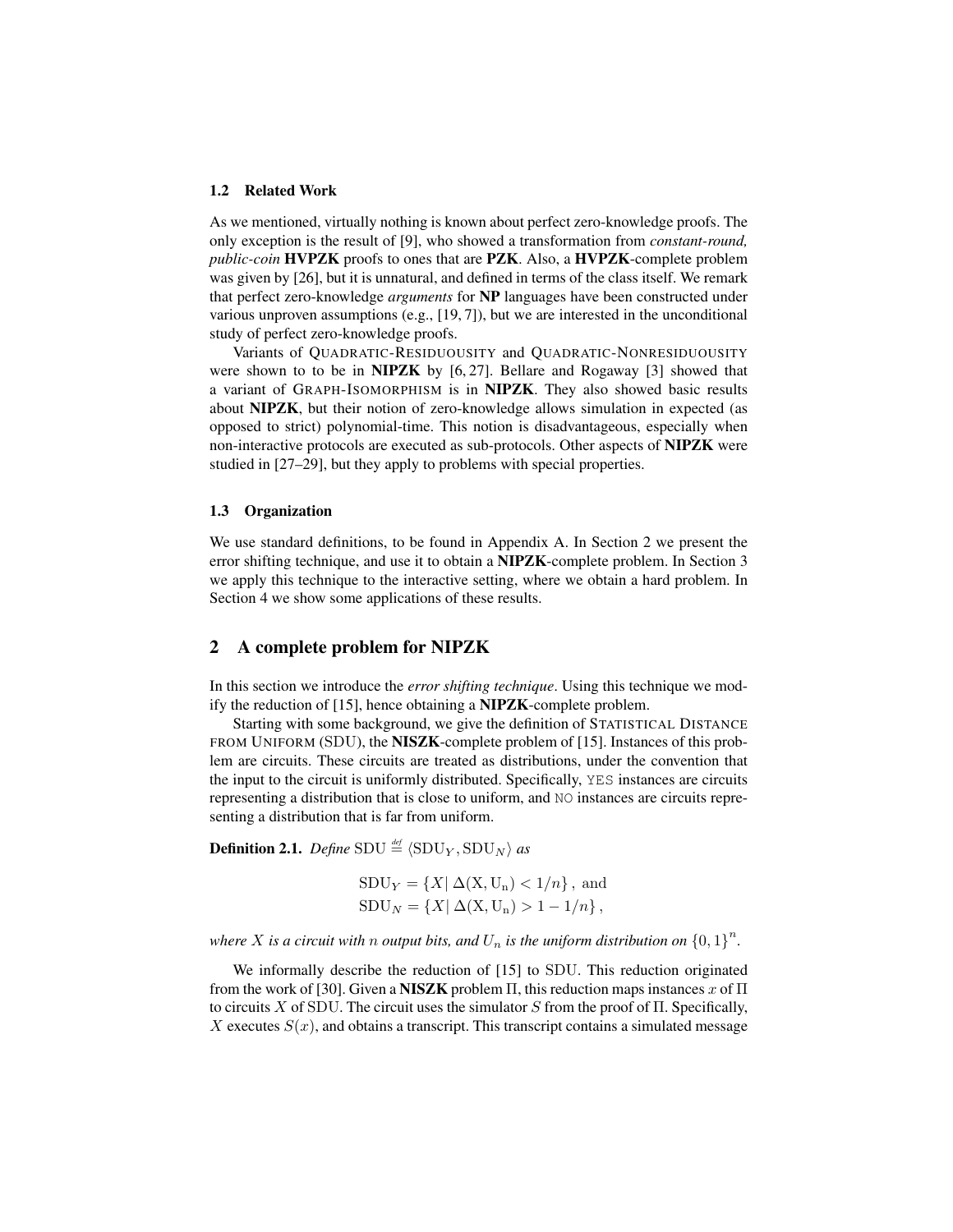of the prover, and a simulated reference string. If the verifier accepts in this transcript, then  $X$  outputs the simulated reference string. Otherwise,  $X$  outputs the all-zero string. Intuitively, this reduction works because if  $x$  is a YES instance, then the simulated reference string is almost uniformly distributed, and thus  $X$  is a YES instance of SDU. Conversely, if  $x$  is a NO instance, then the verifier rejects on most reference strings, and thus  $X$  is a NO instance of SDU.

The issue with the reduction of [15]. When we apply the above reduction to NIPZK problems, it is natural that we should get a NIPZK-complete problem whose instances are circuits that represents the uniform distribution. This is so because the circuit  $X$ outputs the simulated reference string, and when the simulation is perfect, this string is uniformly distributed. Indeed, if we apply the above reduction to NIPZK problems that have perfect completeness, then the verifier will accept, and thus we will get a circuit  $X$ that represents the uniform distribution. However, if the underlying problem does not have perfect completeness, then the distribution represented by  $X$  will be skewed. This will cause problems later, when we try to construct a proof system and a simulator for our complete problem. Hence, this reduction does not apply to NIPZK.

To overcome the above issue, instead of working only with the reduction to SDU, our idea is to modify both the reduction and the proof system for SDU at the same time.

The Error Shifting Technique. In its most general form, *the* error shifting technique *shifts into the protocol errors that would otherwise become simulation errors*. This description is a very loose, but we chose it because our technique can be applied in various different contexts, and in each of these contexts it takes a different form. However, the following application will clarify our technique.

 $\triangleright$  The first step of the error shifting technique is to identify where the simulation error comes from, and then isolate it. In our case, the error comes from the reduction: if the verifier rejects, then the circuit  $X$  does not represent the uniform distribution. Thus, the error comes from the completeness error of the underlying problem. To separate this error, we add an extra output bit to the circuit  $X$ . That is,  $X$  executes the simulator, and it outputs the simulated reference string followed by an extra bit. This bit takes the value 1 if the verifier accepts, and 0 if the verifier rejects.

 $\triangleright$  The second step of the error shifting technique is to shift the error forward, to the completeness or the soundness error of the protocol. In our case, from the circuit  $X$ to the protocol of our complete problem. This step is not trivial because we cannot just use the protocol of [15] for SDU. Specifically, in this protocol the prover sends a string r, and the verifier accepts if  $X(r)$  equals the reference string. If we use this idea in our case, then we will get a simulation error. Thus, we modify this protocol by starting with the simulator, and constructing the prover based on the simulator. Informally, the simulator samples the circuit  $X$ , and the verifier accepts if the extra bit in this sample is 1. The prover simply mimics the simulator. This shows that the error was shifted from X to the completeness error (of a new protocol).

The above reduction yields our NIPZK-complete problem UNIFORM. A formal description of the above reduction and our proof system is given in the next section.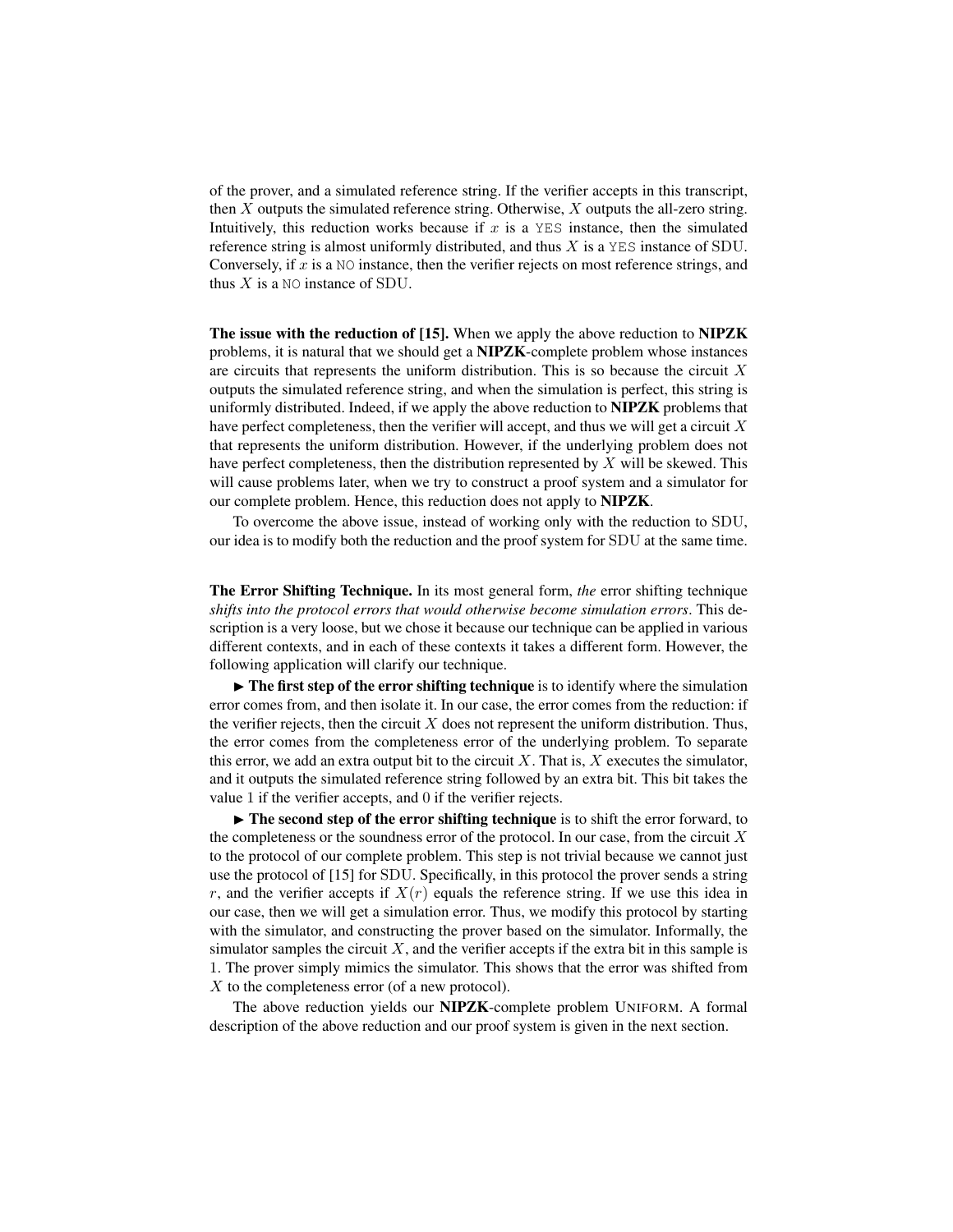#### 2.1 A complete problem for NIPZK

In this section we formalize the intuition given in the previous section, thus proving our first result.

### Theorem 2.1. UNIFORM *is* NIPZK-complete*.*

We start with the definition of UNIFORM (UN). Recall that when we applied the error shifting technique we got circuits  $X$  with an extra output bit. We use the convention that  $n + 1$  denotes the number of output bits of X. We need the following notation.

- $-T_X$  is the set of outputs of X that end with a 1. Formally,  $T_X \stackrel{\text{def}}{=} \{x | \exists r X(r) = x, \}$ and the suffix of  $x$  is  $1$ . As we shall see, the soundness and completeness properties will imply that the size of  $T_X$  is large for YES instances of UN, and small for NO instances of UN.
- $-$  X' is the distribution on the first n bits that X outputs. That is, X' is obtained from X by taking a random sample of X, and then outputting the first  $n$  bits. As we shall see, the zero-knowledge property will imply that if  $X$  is a YES instance of UN, then X' is the uniform distribution on  ${0, 1}^n$ .

Now, letting X be a circuit with  $n + 1$  output bit, we say that X is  $\beta$ -negative if  $|T_X| \leq \beta \cdot 2^n$ . That is,  $T_X$  is small, and contains at most  $\beta \cdot 2^n$  strings. We say that X is  $\alpha$ -positive if X' is the uniform distribution on  ${0, 1}^n$  and  $Pr_{x \leftarrow X}[x \in T_X] \ge \alpha$ . This implies that  $T_X$  is large, and contains at least  $\alpha \cdot 2^n$  strings.

**Definition 2.2.** *The problem* UNIFORM *is defined as*  $UN \stackrel{\text{def}}{=} \langle UN_Y, UN_N \rangle$ *, where* 

$$
UN_Y = \{X | X \text{ is } 2/3 - positive\}, \text{ and}
$$
  

$$
UN_N = \{X | X \text{ is } 1/3 - negative\}.
$$

To prove that UN is NIPZK-complete we first show that the reduction from the previous section reduces every NIPZK problem to UN.

#### Lemma 2.1. UN *is* NIPZK-hard*.*

*Proof.* Let  $\Pi = \langle \Pi_Y, \Pi_N \rangle$  be a **NIPZK** problem. Fix a non-interactive protocol  $\langle P, V \rangle$ for  $\Pi$  with completeness and soundness errors  $1/3$ . Let  $r_I$  denote the common reference string in  $\langle P, V \rangle$ , and fix i such that  $|r_I | = |x|^i$  for any  $x \in \Pi_Y \cup \Pi_N$ . Fix a simulator S for  $\langle P, V \rangle$ . Since S is efficient, we can fix an efficient transformation t and an integer  $\ell$  such that on input  $x \in \Pi_Y \cup \Pi_N$  the output of  $t(x)$  is a circuit  $S'$  that executes S on inputs x and randomness  $r_S$  of length  $|x|^{\ell}$ . That is,  $t(x) = S'$ , and on input a string  $r_S$ of length  $|x|^\ell$  the output of  $S'(r_S)$  is the output of  $S(x; r_S)$ .

We show that Π Karp reduces to UN. That is, we define a polynomial-time Turing machine that on input  $x \in \Pi_Y \cup \Pi_N$  outputs a circuit X such that if  $x \in \Pi_Y$ , then  $X \in \text{UN}_Y$ , and if  $x \in \Pi_N$ , then  $X \in \text{UN}_N$ . The circuit  $X: \{0,1\}^{|x|^{\ell}} \to \{0,1\}^{|x|^{\ell}+1}$ carries out the following computation.

- Let  $r_S$  be the  $|x|^{\ell}$ -bit input to X, and let  $S' = t(x)$ . Execute  $S'(r_S)$ , and obtain  $S(x; r_S) = \langle x, r_I', m' \rangle.$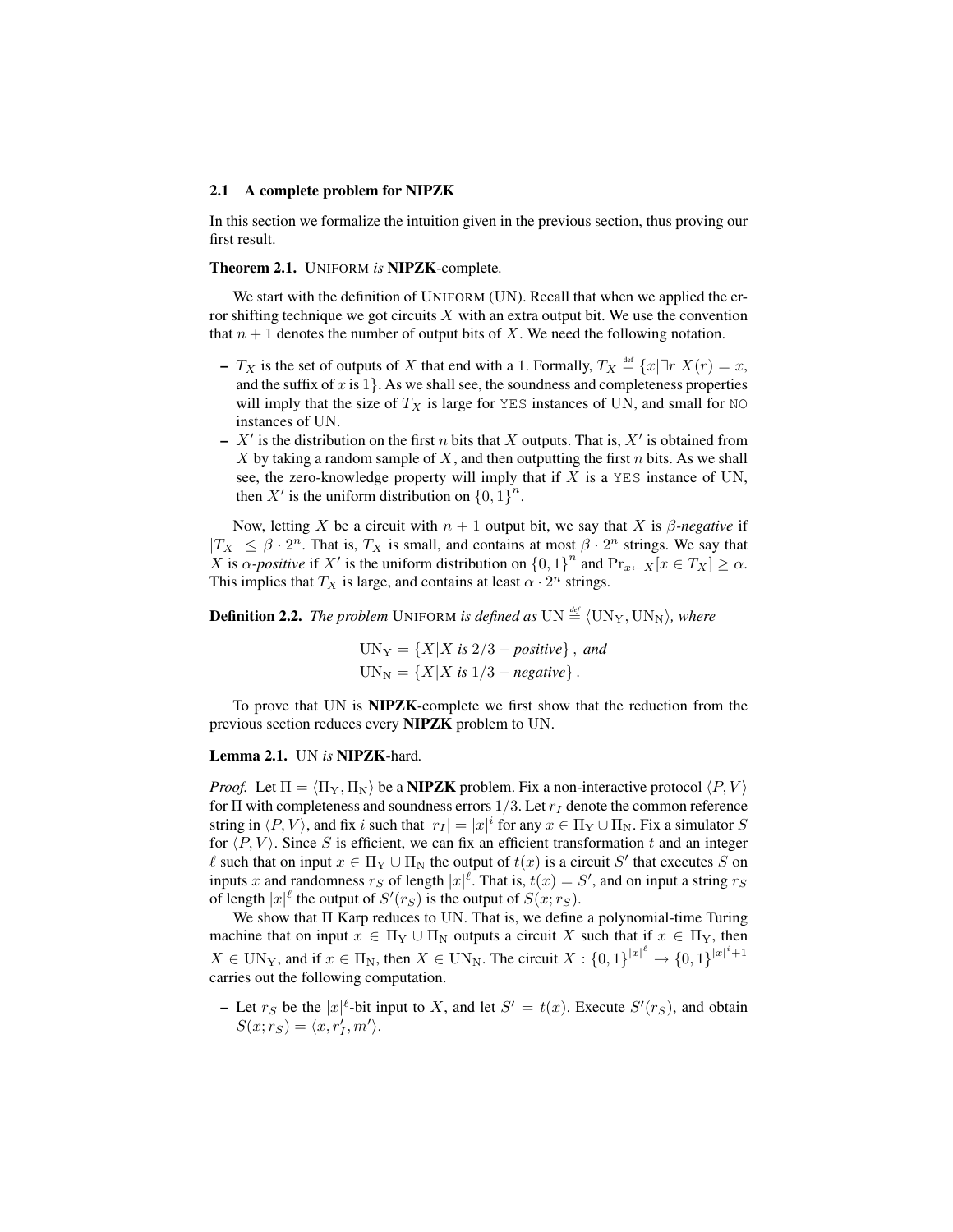- If  $V(x, r'_1, m') =$  accept, then output the string  $r'_1$  (i.e., the concatenation of  $r'_1$ and 1). Otherwise, output  $r'_I$ 0.

Now we analyze our reduction. Let  $x \in \Pi_Y$ , and let X be the output of the above reduction on x. We show that X is  $2/3$ -positive. Consider the distribution on the output  $\langle x, r'_I, m' \rangle$  of  $S(x)$ . Since  $S(x)$  and  $\langle P, V \rangle(x)$  are identically distributed,  $r'_I$  is uniformly distributed. Thus, X' (i.e., the distribution on the first  $|x|^i$  output bits of X) is uniformly distributed. It remains to show that  $Pr[X \in T_X] \geq 2/3$ . This immediately follows from the perfect zero-knowledge and completeness properties of  $\langle P, V \rangle$ . That is, the output of S is identically distributed to  $\langle P, V \rangle(x)$ , and V accepts in  $\langle P, V \rangle$  with probability at least 2/3.

Let  $x \in \Pi_N$ , and let X be the output of the above reduction on x. We show that X is 1/3-negative. Assume towards contradiction that X is  $\beta$ -negative for some  $\beta > 1/3$ . We define a prover  $P^*$  that behaves as follows on CRS  $r_I$ . If  $r_I 1 \in T_X$ , then there is an input  $r_S$  to X such that  $X(r_S) = r_I 1$ . By the construction of X, there is randomness  $r_S$ for the simulator such that  $S(x; r_S) = \langle x, r_I, m' \rangle$ , and  $V(x, r_I, m') = 1$ . In this case  $P^*$  sends  $r_S$  to V. If  $r_I 1 \notin T_X$ , then  $P^*$  fails. Notice that  $P^*$  makes V accept on any  $r_I$ such that  $r_I 1 \in T_X$ . Since  $|T_X| > 2^{|x|^i}/3$ , and since  $r_I$  is uniformly chosen in  $\langle P^*, V \rangle$ , the probability that  $r_1 1 \in T_X$  is strictly greater than 1/3. Thus, V accepts in  $\langle P^*, V \rangle (x)$ with probability strictly greater than  $1/3$ , and contradiction to the soundness error of  $\langle P, V \rangle$ . Hence, X is 1/3-negative.

To prove Theorem 2.1 it remains to give a NIPZK proof for UN.

#### Lemma 2.2. UN *has a* NIPZK *proof with a deterministic verifier.*

*Proof.* We start with our non-interactive proof for UN. This proof is based on our simulator, which we describe later. On input  $X: \{0,1\}^{\ell} \to \{0,1\}^{n+1}$  and common reference string  $r_I \in \{0,1\}^n$  the prover P picks z according to the distribution X such that the *n*-bit prefix of z equals  $r_I$ . Such a z exists because  $X'$  (i.e., the distribution on the first n bits of X) is the uniform distribution when  $X \in UN_Y$ . The prover uniformly picks  $r \in X^{-1}(z)$ , and sends r to the verifier V. The deterministic verifier accepts if  $X(r) = r<sub>I</sub>1$ , and rejects otherwise. Our prover is based on the following simulator. Let  $S$  be a probabilistic, polynomial-time Turing machine that on input  $X$  uniformly picks  $r' \in \{0,1\}^{\ell}$ , and computes  $z' = X(r')$ . The simulator assigns the *n* bit prefix of  $z'$  to  $r'_I$  (i.e., the simulated reference string), and outputs  $\langle X, r'_I, r' \rangle$ .

Let  $X \in \Pi_Y$ . We show that S perfectly simulates  $\langle P, V \rangle$ . Consider the distribution  $S(X)$  on simulated transcripts  $\langle X, r'_I, r' \rangle$ , and the distribution  $\langle P, V \rangle(X)$  on the view  $\langle X, r_I, r \rangle$  of V. Since X' is uniformly distributed over  $\{0, 1\}^n$ , the string  $r_I'$  obtained by the simulator is uniformly distributed over  ${0, 1}^n$ . Since  $r_I$  is uniformly distributed,  $r'_I$  and  $r_I$  are identically distributed. It remains to show that r and r' are identically distributed conditioned on  $r_I = r_I'$ . For each  $y \in \{0,1\}^n$ , we define  $B_y$  to be the set of all strings  $\hat{r}$  for which the prefix of  $X(\hat{r})$  is y. Now, for any simulated reference string  $r'_I$ , the randomness r' chosen by the simulator is uniformly distributed in  $B_{r'_I}$ . Similarly, for any reference string  $r_I$  the message of the prover is a string r chosen uniformly from  $B_{r_I}$ . Hence, conditioned on  $r_I = r_I'$ , the strings r and r' are identically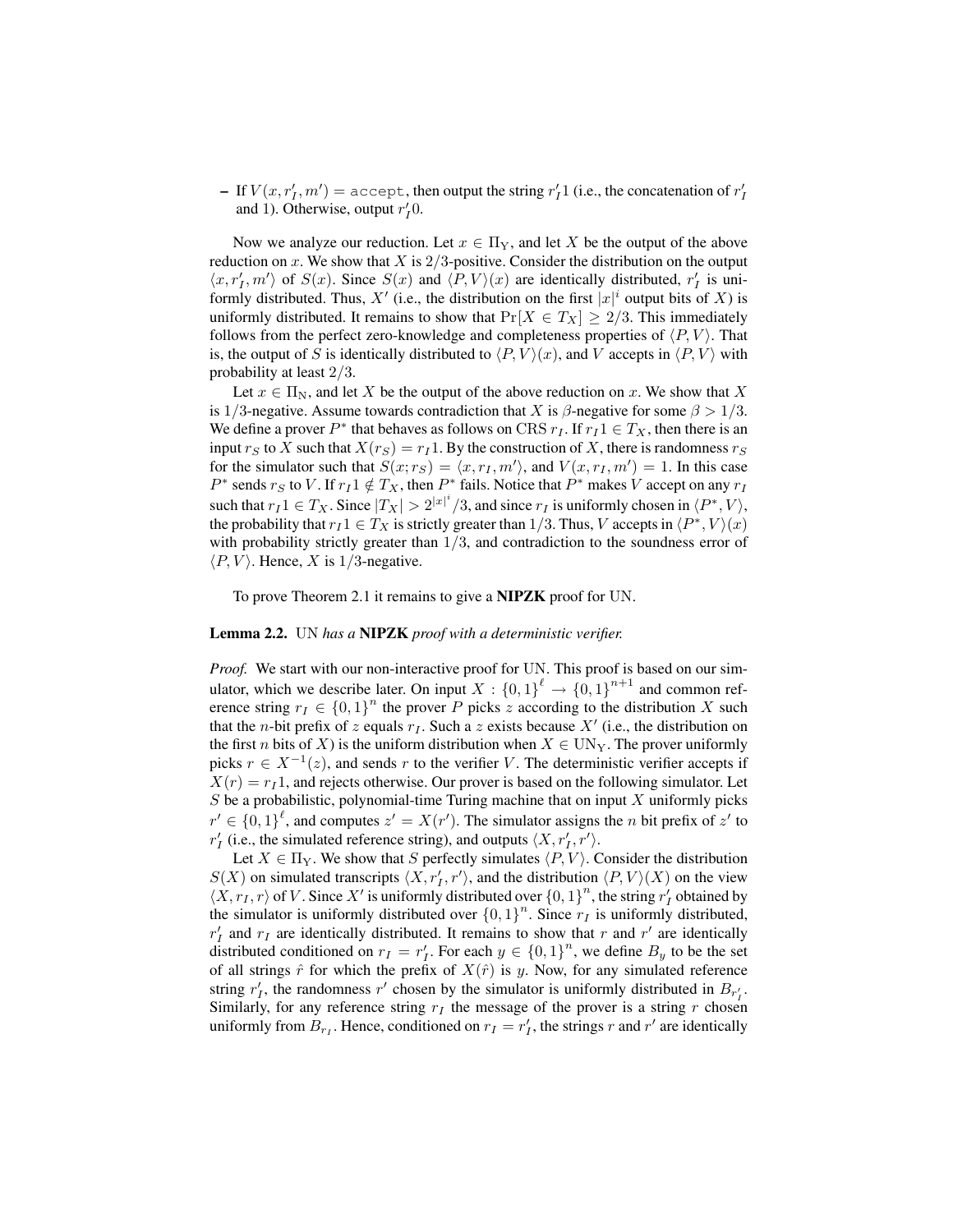distributed. We conclude that  $S(X)$  and  $\langle P, V \rangle(X)$  are identically distributed for any  $X \in \Pi_Y$ .

Turning our attention to the completeness property, we show that  $V$  accepts  $X$ with probability at least 2/3. By the zero-knowledge property, the output  $\langle X, r'_I, r' \rangle$ of  $S(X)$  is identically distributed to the view  $\langle X, r_I, r \rangle$  of V on X. Thus, it is enough to show that when choosing a transcript  $\langle X, r'_I, r' \rangle$  according to  $S(x)$  the probability that  $V(X, r'_1, r') = 1$  is at least 2/3. Since S uniformly chooses r', and since X is 2/3-positive, the probability that  $X(r) \in T_X$  is at least 2/3. Thus, the probability that the suffix of  $X(r)$  is 1 is at least 2/3. Hence, V accepts X with probability at least 2/3.

The soundness property follows easily. Let  $X \in UN_N$ . Since X is 1/3-negative,  $|T_X| \leq 1/3 \cdot 2^n$ . Since  $r_I$  is uniformly distributed, the probability that  $r_I 1 \in T_X$  is at most 1/3. Hence, if  $X \in UN_N$ , then V accepts X with probability at most 1/3.

# 3 A hard problem for public-coin PZK proofs

In this section we use the error shifting technique to modify the reduction of [26] for public-coin HVSZK proofs. Hence, we obtain a hard problem for the class of problems possessing public-coin HVPZK proofs (AM ∩ HVPZK). We start with motivation.

The reduction of [26] originated from the works of [11, 1]. Informally, given a problem  $\Pi$  that has a public-coin HVSZK proof, this reduction maps instances x of  $\Pi$  to pairs of circuits  $\langle X_0, X_1 \rangle$ . The circuits  $X_0$  and  $X_1$  are statistically close when x is a YES instance of Π, and statistically far when x is a NO instance of Π.

The issue with this reduction is that it does not apply to the perfect setting. Specifically, when we apply it to  $YES$  instances of a problem that has a public-coin  $HVPZK$ proof, we get a pair of circuits  $\langle X_0, X_1 \rangle$  that are only statistically close, but not identically distributed. This is unnatural because the closeness between  $X_0$  and  $X_1$  reflects the closeness of the simulation. Thus, in the perfect setting we expect  $X_0$  and  $X_1$  to be *identically distributed*, as in the complement of  $SD^{1/2,0}$ .

**Definition 3.1.** The problem  $SD^{1/2,0}$  [26] is the pair  $\langle SD^{1/2,0}y, SD^{1/2,0}y \rangle$ , where

$$
\frac{\overline{SD^{1/2,0}}_Y}{SD^{1/2,0}}_Y = \{ \langle X_0, X_1 \rangle | \Delta(X_0, X_1) = 0 \}, \text{ and}
$$
  

$$
\frac{\overline{SD^{1/2,0}}_Y}{SD^{1/2,0}}_Y = \{ \langle X_0, X_1 \rangle | \Delta(X_0, X_1) \ge 1/2 \}.
$$

Sahai and Vadhan [26] were aware of this issue, and they addressed it by directly calculating the errors of the underlying problem. However, their technique applies only in certain cases (for example, when the underlying problem has a proof with perfect completeness). In the next section we will show how to overcome this issue by using the error shifting technique. Essentially, we obtain a hard problem where YES instances are pairs of circuits representing identical distributions, and NO instances are circuits representing statistically far distributions. Formally, our hard problem is as follows.

**Definition 3.2.** *The problem* IDENTICAL DISTRIBUTIONS *is* ID  $\stackrel{\text{def}}{=} \langle ID_Y, ID_N \rangle$ *, where* 

$$
ID_Y = \{ \langle X_0, X_1, Z \rangle | \Delta(X_0, X_1) = 0 \text{ and } Pr[Z = 1] \ge 2/3 \}, \text{ and}
$$
  

$$
ID_N = \{ \langle X_0, X_1, Z \rangle | \Delta(X_0, X_1) \ge 1/2 \text{ or } Pr[Z = 1] \le 1/3 \}.
$$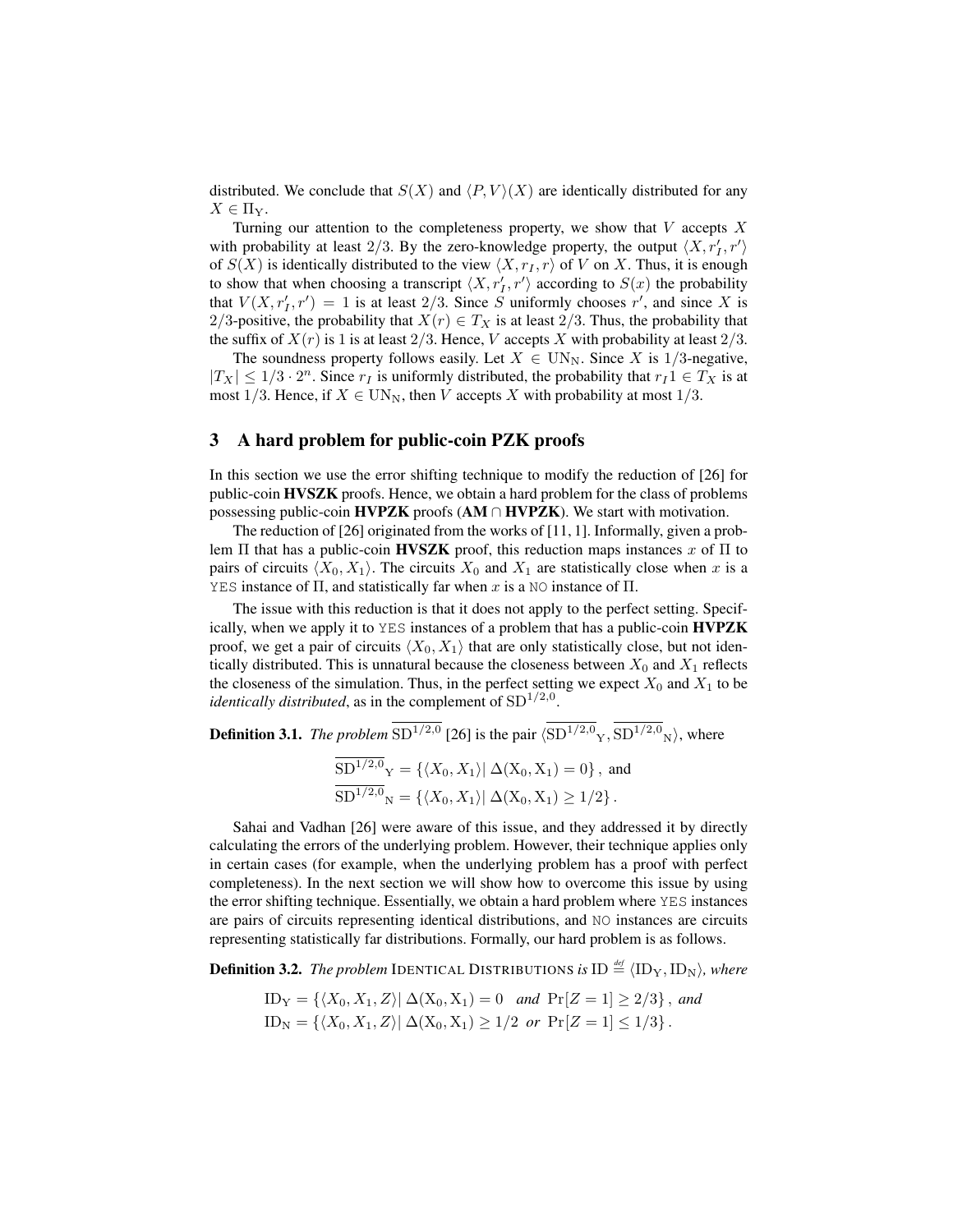#### 3.1 Modifying the reductions for public-coin HVSZK proofs

In this section we show that ID is hard for  $AM \cap HVPZK$ , and then we conclude that, essentially,  $SD^{1/2,0}$  is also hard for **AM** ∩ **HVPZK**. Starting with some background, we describe the reduction of [26].

Notation. Let  $\langle P, V \rangle$  be a public-coin HVPZK proof for a problem  $\Pi$  with a simulator S. Given a string x we use  $v \stackrel{\text{def}}{=} v(|x|)$  to denote the number of rounds in the interaction between P and V on input x. That is, in round i the prover P sends  $m_i$  and V replies with a random string  $r_i$ , until P sends its last message  $m_v$ , and V accepts or rejects. We denote the output of  $S(x)$  by  $\langle x, m_1, r_1, \ldots, m_v \rangle$ .

The reduction of [26] maps instances x of  $\Pi$  to pairs of circuits  $\langle X'_0, X'_1 \rangle$ . These circuits are constructed from the circuits  $X_i$  and  $Y_i$ , defined as follows. The circuit  $X_i$  chooses randomness, executes  $S(x)$  using this randomness, and outputs the simulated transcript, truncated at the *i*-th round. That is,  $X_i$  obtains  $\langle x, m_1, r_1, \ldots, m_v \rangle$ , and outputs  $\langle m_1, r_1, \ldots, m_i, r_i \rangle$ . The circuit  $Y_i$  is defined exactly the same, except that it replaces  $r_i$  with a truly random string  $r'_i$ .

- $X_i(r)$ : execute  $S(x; r)$  to obtain  $\langle x, m_1, r_1, \ldots, m_v \rangle$ . Output  $\langle m_1, r_1, \ldots, m_i, r_i \rangle$ .
- $-Y_i(r, r'_i)$ : execute  $S(x; r)$  to obtain  $\langle x, m_1, r_1, \ldots, m_v \rangle$ . Output  $\langle m_1, r_1, \ldots, m_i, r'_i \rangle$ .

Notice that  $X_i$  and  $Y_i$  represent the same distribution when x is a YES instance. This is so because  $S(x)$  perfectly simulates the view of the verifier, and therefore  $r_i$  is uniformly distributed, just like  $r'_i$ . We define  $X = X_1 \otimes \cdots \otimes X_v$ . That is, X executes all the circuits  $X_i$  and outputs the concatenation of their outputs. Similarly, we define  $Y = Y_1 \otimes \cdots \otimes Y_v$ . Again, X and Y are identically distributed when x is a YES instance. Now, the pair  $\langle X'_0, X'_1 \rangle$  is defined from  $\langle X, Y \rangle$  as follows. The circuit  $X'_1$ outputs 1 followed by the output of Y. The circuit  $X'_0$  outputs the output of Z followed by the output of X, where Z is the circuit that outputs 1 if with high probability  $S(x)$ outputs accepting transcripts, and 0 otherwise.

The issue with the reduction of [26]. The above reduction does not apply to the perfect setting (except for the case where  $\langle P, V \rangle$  have perfect completeness). This is so because there is a non-zero probability that Z will output 0, in which case  $X'_0$  and  $X'_1$  will not represent the same distribution. To overcome this issue we use the error shifting technique in two steps, just like we did in the previous section. Our goal is to show that, essentially,  $SD^{1/2,0}$  is hard for  $AM \cap HVPZK$ 

Our first step is to separate the error that the circuit  $Z$  incurs. Thus, instead of including Z in the circuits  $X'_0$  and  $X'_1$ , our reduction simply maps an instance x of  $\Pi$ to the triplet  $\langle X, Y, Z \rangle$ . By the analysis from [26], if x is a YES instance, then X and Y are identically distributed, and  $Z$  outputs 1 with high probability. Such a triplet is a YES instance of or hard problem. Similarly, if  $x$  is a NO instance, then either  $X$  and  $Y$  are statistically far, or Z outputs 0 with a high probability. Such a triplet is a NO instance of our hard problem. The following lemma shows that IDENTICAL DISTRIBUTIONS (ID) is hard for AM ∩ HVPZK.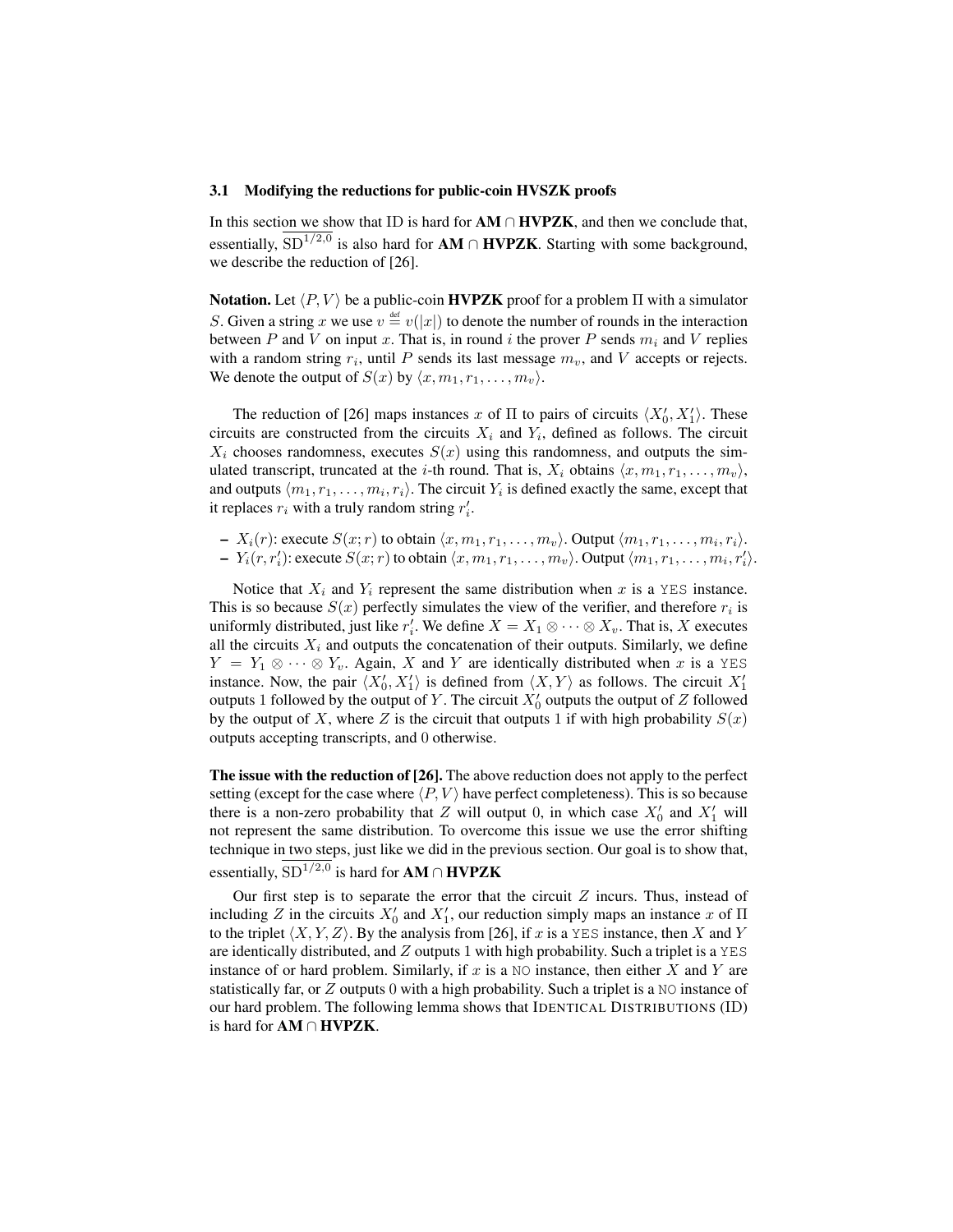**Lemma 3.1 (Implicit in [26]).** *For any problem*  $\Pi = \langle \Pi_Y, \Pi_N \rangle$  *possessing a publiccoin HVPZK* proof there is a Karp reduction mapping strings x to circuits  $\langle X, Y, Z \rangle$ *with the following properties.*

- $-If x ∈ II_Y$ *, then*  $\Delta(X, Y) = 0$  *and*  $Pr[Z = 1] ≥ 2/3$ *.*
- $-Ifx \in \Pi_N$ , then  $\Delta(X, Y) \geq 1/2$  or  $\Pr[Z = 1] \leq 1/3$ .

Indeed, instances of ID are triplets of circuits  $\langle X, Y, Z \rangle$ , as opposed to pairs  $\langle X, Y \rangle$ . Thus, we are not done yet. We need to show that ID and  $SD^{1/2,0}$  are essentially the same. Hence, we continue to our second step.

Recall that the second step of the error shifting technique is to shift the error forward to the protocol. However,  $SD^{1/2,0}$  is not known to have a **PZK** proof. Thus, our second step is to modify any **PZK** protocol  $\langle P, V \rangle$  for this problem into a **PZK** protocol  $\langle P, V' \rangle$  for ID. That is, we take an arbitrary protocol  $\langle P, V \rangle$  for  $SD^{1/2,0}$ , and then we show that even if the input to this protocol is an instance  $\langle X, Y, Z \rangle$  of ID (instead of a pair  $\langle X, Y \rangle$ ), then the behavior of P and the modified verifier V' on input  $\langle X, Y, Z \rangle$ is identical to the behavior of  $\langle P, V \rangle$  on input  $\langle X, Y \rangle$ . This will show that the two problems are essentially the same, and therefore we will be done.

Our modification is as follows. On input  $\langle X, Y, Z \rangle$  the first step of the modified verifier V' is to estimate the value of  $Pr[Z = 1]$ , and reject if this value is at most  $1/3$ . If V' did not reject, then P and V' execute  $\langle P, V \rangle$  on input  $\langle X, Y \rangle$ . This modification is a part of the error shifting technique because we shift the error from the circuit  $Z$  into an arbitrary protocol  $\langle P, V \rangle$  for  $SD^{1/2,0}$ .

We analyze the modified protocol  $\langle P, V' \rangle$  for our hard problem. We observe that V' is very unlikely to reject if  $Pr[Z = 1] \ge 2/3$ . We also observe that if the protocol continues, then either  $\langle X, Y, Z \rangle$  is a YES instance of our hard problem and  $\Delta(X, Y) =$ 0, or  $\langle X, Y, Z \rangle$  is a NO instance of our hard problem and  $\Delta(X, Y) \geq 1/2$ . Thus, in this case the behavior of  $P$  and  $V'$  on instances of our hard problem is identical to the behavior of P and V on instances of  $SD^{1/2,0}$ .

Our modification shows that although we did not prove that  $SD^{1/2,0}$  is hard for  $AM \cap HVPZK$ , it can be treated as such (because any protocol that we design for this problem can be immediately modified to a protocol with the same properties for ID).

# 4 Applications

We show an application of the error shifting technique. We also show how our complete and hard problems can facilitate the study of zero-knowledge in the perfect setting.

#### 4.1 Obtaining simulators that do not fail

We use the error shifting technique to show that the notion of zero-knowledge where the simulator is allowed to fail is equivalent to the one where it is not allowed to fail. This holds in both the interactive and the non-interactive models, and regardless of whether the simulator runs in strict or expected polynomial-time.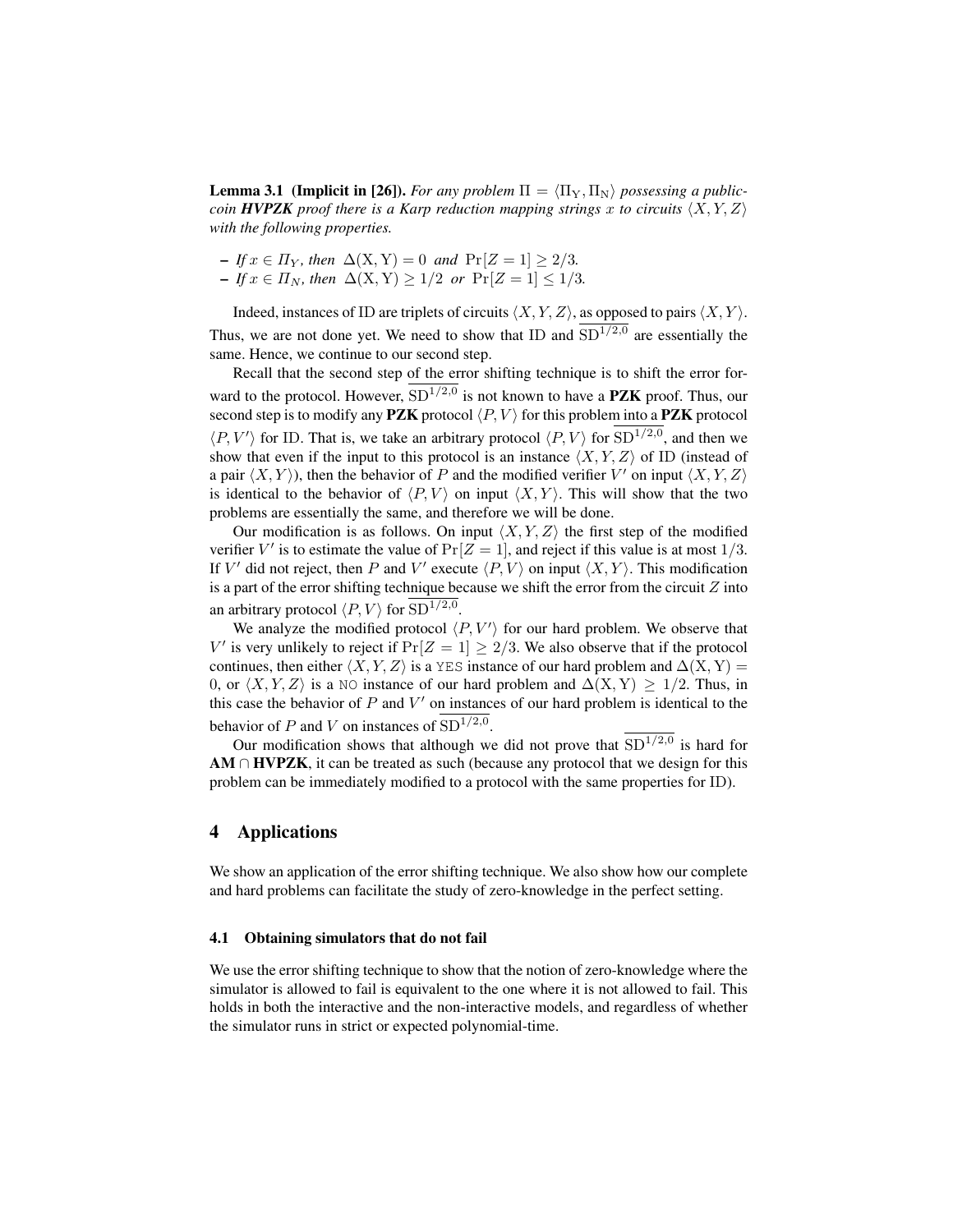Starting with background, we recall that the notion of perfect zero-knowledge requires that the view of the verifier be identically distributed to the output of the simulator  $[18]$ . Later, this notion was relaxed by allowing the simulator to output  $fail$  with probability at most  $1/2$ , and requiring that, conditioned on the output of the simulator not being fail, it be identically distributed to the view of the verifier [9].

A known trick to remove the fail output is to execute the simulator for  $|x|$  times (where  $x$  is the input to the simulator), and output the first transcript, or  $fail$  if the simulator failed in all  $|x|$  executions [12]. This works for statistical and computational zero-knowledge, but not for perfect zero-knowledge. Notice that in all of these cases we actually introduce an extra error into the simulation, and we do not understand why. Furthermore, despite the fact that important problems have PZK proofs (e.g., GRAPH-ISOMORPHISM, QUADRATIC-RESIDUOUSITY [18, 13, 31]), all of these proofs have a simulator that outputs fail with probability  $1/2$ . Now we fix this issue.

The transformation. Let  $\langle P, V \rangle$  be a PZK proof for a problem  $\Pi$ , and let S be a simulator for  $\langle P, V \rangle$ . Notice that S may fail with some probability. We use the error shifting technique to obtain a simulator  $S'$  that does not fail.

Recall that the error shifting technique is applied in two steps: we need to find where the error is coming from, and then we shift it forward. For the first step, we observe that when S outputs fail, the verifier V actually learns that S failed. This is something that V does not learn from the prover  $P$  (because transcripts between  $P$  and  $V$  are never of the form fail). Thus, the error comes from the fact that P is not teaching V that  $S(x)$ may output fail with some probability. We are done with the first step. In the second step we shift this error forward by letting P teach V that  $S(x)$  may output fail. That is, on input x, the new prover P' executes  $S(x)$  for |x| times, and if  $S(x) = \text{fail}$  in all of these executions, then  $P'$  outputs fail. Otherwise,  $P'$  behaves like P. In other words, we shifted the error from the simulation to the protocol.

The new simulator  $S'$  simply executes  $S$ , and if all executions failed, then it behaves just like P'. Namely, it outputs the transcript  $\langle x, \text{fail}; r_V \rangle$ , where  $r_V$  is the randomness of  $V$ . Otherwise,  $S'$  outputs a simulated transcript of  $S$ . Notice that we increased the completeness error by  $1/2^n$ , but by executing  $S(x)$  polynomially many times, the probability that P' will fail can be made extremely small. We conclude that  $\langle P', V \rangle$  is a PZK proof for  $\Pi$  with a simulator  $S'$  that never fails.

#### 4.2 Under certain restrictions NIPZK is closed under the **OR** operator

We use our NIPZK-complete problem to show that under certain restrictions NIPZK is closed under the OR operator. We remark that these restrictions are severe, but our goal is to show the usefulness of our complete problem, rather than proving a closure result (in fact, even with these restrictions it is hard to see how to prove this result).

**Motivation.** We want to construct a **NIPZK** proof where the prover and the verifier are given two instances x and y of some problem  $\Pi \in \text{NIPZK}$ , and the verifier accepts only if either x or y are YES instances of  $\Pi$ . Since we now have a **NIPZK**-complete problem, we can construct a protocol where the prover and the verifier reduce  $x$  and  $y$ to circuits  $X$  and  $Y$ , respectively, and then work with these circuits.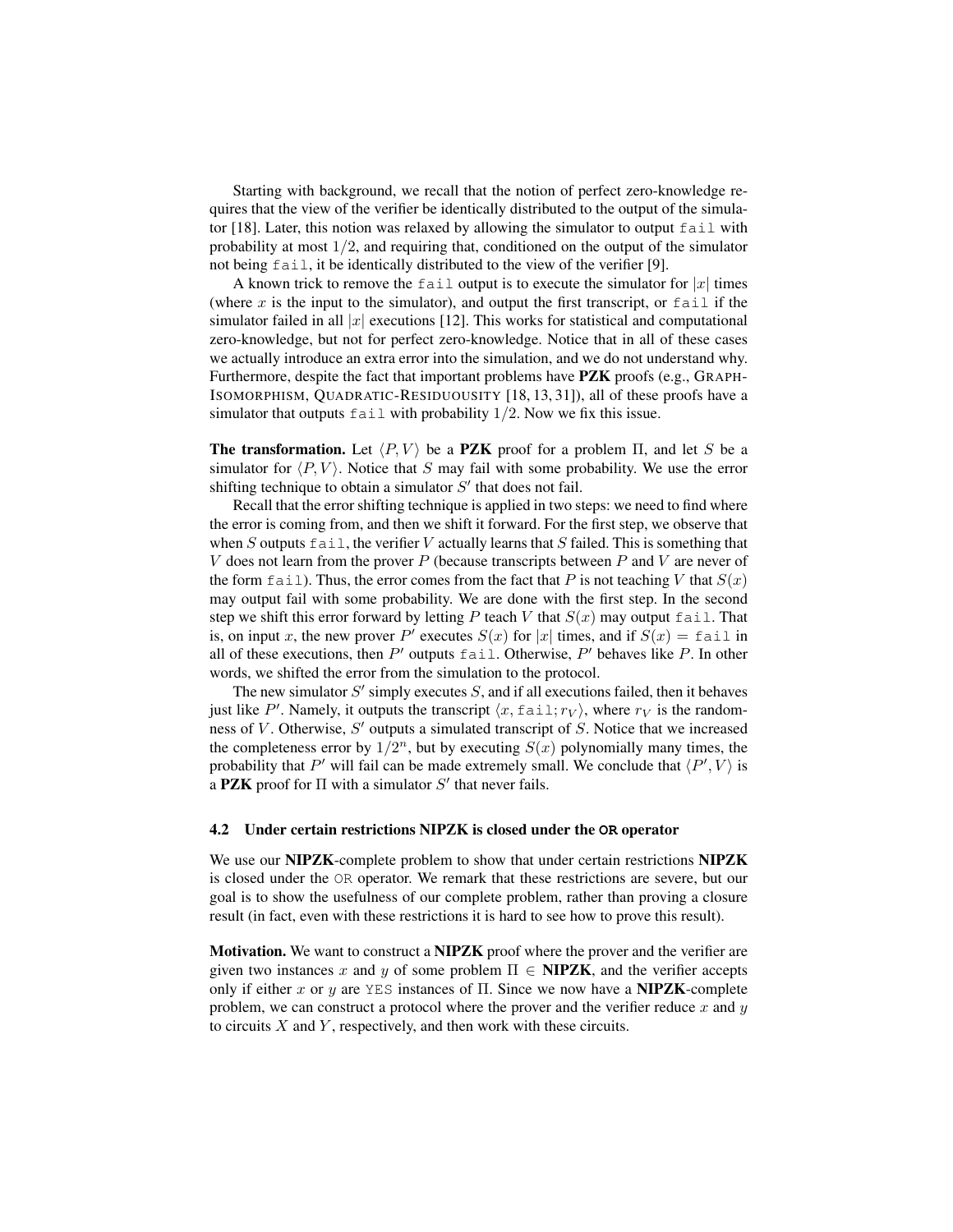A natural approach to design our protocol is to ask what is the difference between YES and NO instances of UN, and then, based on this difference, to design a protocol and a simulator. As we saw, instances of UN differ in their number of output strings that end with a 1. That is,  $|T_X| + |T_Y|$  is large if either X or Y is a YES instance, and small if both  $X$  and  $Y$  are NO instances. Thus, it seems that we should use lower bound protocols [17]. However, we avoid using these protocols because they incur error into the simulation, and we do not know how to remedy this problem.

Thus, we take a different approach. Instead of focusing on the difference between YES and NO instances, we focus on the simulation. That is, instead of starting with the protocol, taking care of completeness and soundness, we start with the simulator, taking care of perfect zero-knowledge. Indeed, this approach is implicit in Section 2, where we first modified the simulator, and then modified the prover to mimic the simulator. This approach has the advantage that we retain perfect simulation, but on the other hand we are forced to make restrictions in order to guarantee completeness and soundness.

The protocol. Recall that the prover and the verifier are given instances  $X$  and  $Y$  of UN, and the verifier should accept if  $X \in UN_Y$  or  $Y \in UN_Y$ . As usual, we use  $n+1$  to denote the number of output bits of  $X$  and  $Y$ . Since the main obstacle is how to achieve perfect simulation, we start with the zero-knowledge property. That is, we start with the simulator, and then we design the protocol based on the simulator.

Consider a simulator that uniformly picks  $r_X$  and  $r_Y$ , and computes  $z = X(r_X) \oplus$  $Y(r_Y)$ . The simulator may not know which of X or Y is a YES instance of UN. However, the *n*-bit prefix of z is uniformly distributed because either  $X'$  or  $Y'$  represent the uniform distribution. This observation allows us to use the *n*-bit prefix of z as the simulated reference string.

Our simulator informs the following protocol: on reference string  $r_I$  the prover sends  $r_X$  and  $r_Y$  to the verifier such that the *n*-bit prefix  $X(r_X) \oplus Y(r_Y)$  equals  $r_I$ . The issue with this protocol is that we need to make two restrictions in order to prove completeness and soundness.

Achieving completeness. Suppose that the verifier accepts only if the last bit of both  $X(r_X)$  and  $Y(r_Y)$  is 1. This works when both circuits X and Y are YES instances of UN. However, if one of the circuits is a NO instance of UN, then it is possible that all the strings outputted by this circuit end with a 0 (e.g, for any  $r<sub>X</sub>$  the suffix of  $X(r<sub>X</sub>)$  is  $(0)$ , and this will make  $V$  reject.

Since we do not know how to overcome this issue without introducing error into the simulation, we add the restriction that instances of  $PU<sub>Y</sub>$  be 1-positive. That is, for any circuit  $Z \in \text{PU}_Y$ , all the strings that Z outputs have 1 as the rightmost bit. Intuitively, this restriction helps the simulator in identifying NO instances. For example, if a sample of X ends with a 0, then X must be a NO instance. However, notice that X could be a NO instance and still have outputs that end with a 1. Thus, this help is limited.

We redefine the simulator based on the above restriction. As before, the simulator uniformly picks  $r_X$  and  $r_Y$ , computes  $z = X(r_X) \oplus Y(r_Y)$ , and if both  $X(r_X)$  and  $Y(r_Y)$  end with a 1, then the simulator uses the *n*-bit prefix of z to simulate the reference string. Otherwise, one of the samples ends with a 0. For example, suppose that  $X(r_X)$  ends with a 0. This implies that Y is a YES instance. Hence, the simulator uses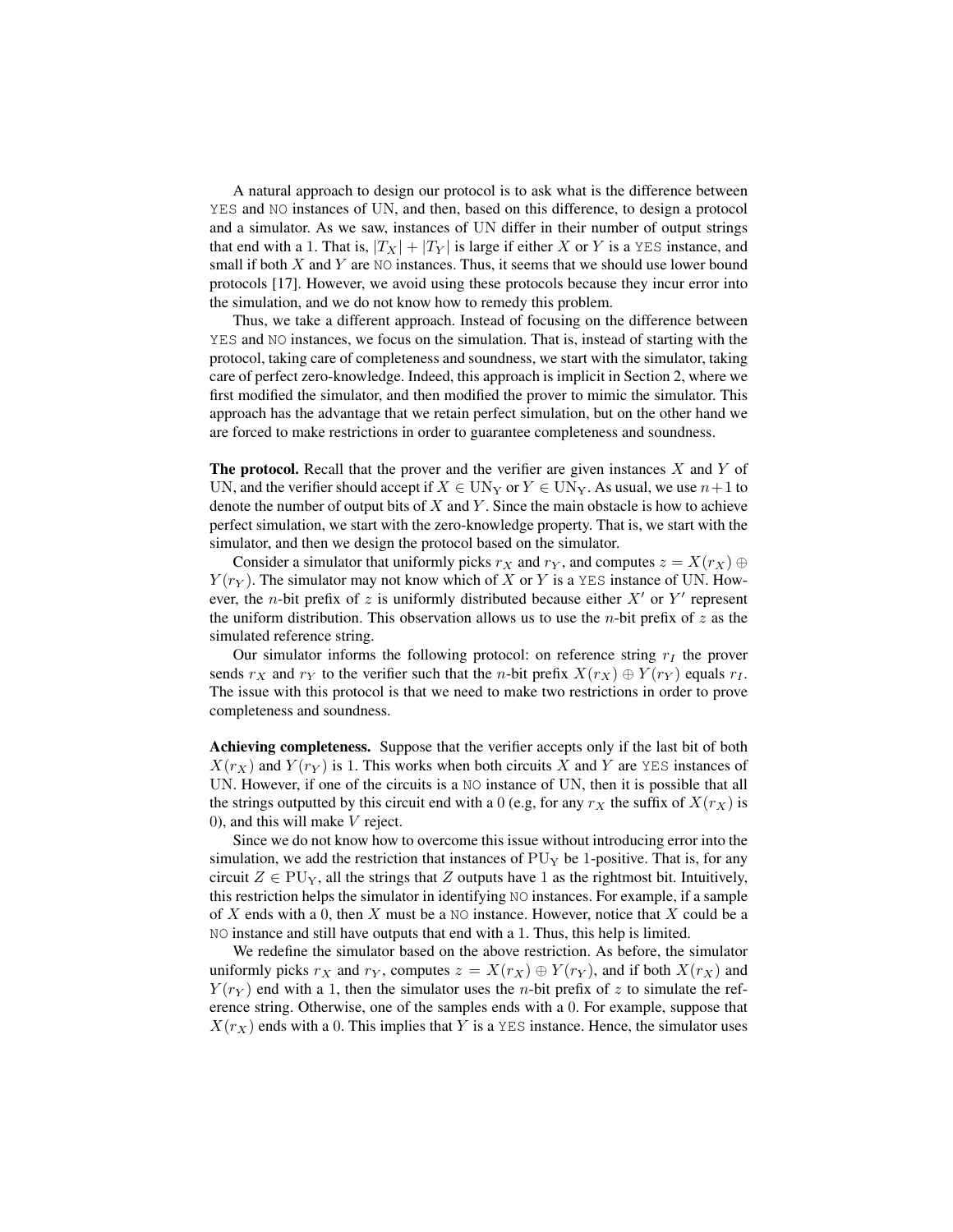the *n* bit prefix of  $Y(r_x)$  to simulate the reference string. Similarly, we redefine the verifier. That is, when the verifier receives  $\langle r_X, r_Y \rangle$  from the prover, it only checks that the *n*-bit prefix of  $Y(r_Y)$  equals to the reference string, and that  $Y(r_Y)$  ends with a 1.

Achieving soundness. Notice that even when both  $X$  and  $Y$  are NO instances, there could be many combinations for  $X(r_X) \oplus X(r_Y)$ . That is, for most reference strings  $r_I$  a cheating prover may find  $r_X$  and  $r_Y$  such that the n bit prefix of  $X(r_X) \oplus Y(r_Y)$ equals  $r_I$ , and both  $X(r_X)$  and  $Y(r_Y)$  end with a 1. This compromises the soundness property. Since we do not know how to overcome this issue without introducing error into the simulation, we restrict the number of such pairs.

Discussion. We used our NIPZK-complete problem to show that under certain restrictions NIPZK is closed under the OR operator (See Appendix B for the proof). Indeed, we added severe restrictions to retain perfect simulation, but without our complete problem it is not clear how to prove this result (even with these restrictions). Thus, we interpret these restrictions as evidence that in the perfect setting there are few techniques to work with. Recall that even in the statistical setting, where we have more techniques to work with, such closure result is not known.

#### 4.3 Applications of the AM  $\cap$  HVPZK-hard problem

In this paper we showed that IDENTICAL DISTRIBUTIONS (ID) is hard for the class of problems admitting public-coin **HVPZK** proofs, and that we can treat it as  $SD^{1/2,0}$ . Unfortunately, our result is restricted to public-coin. In contrast, the reduction of [26] for  $HVSZK$  (which follows from the works of [11, 1, 25]) is not restricted to publiccoin, but it manipulates distributions in a way that skews the distributions, and we do not know how to apply it to HVPZK.

However, what is special about ID, and what makes it different from SD, is that its YES instances are pairs of circuits  $\langle X_0, X_1 \rangle$  representing identical (as opposed to statistically close) distributions. Thus, they can be used to obtain perfectly (as opposed to statistically) hiding instant-dependent commitment-schemes. Using the observation of  $[20]$ , such schemes could then be plugged into the protocols for **NP**  $[4, 13]$ , thus yielding a HVPZK proof for ID. We mention that, except for [21], who used the techniques of  $[8]$  to construct a perfectly hiding scheme for V-bit protocols, all the known instance-dependent commitment-schemes are only statistically hiding [33, 23, 22].

Notice that if we can use instances  $\langle X_0, X_1 \rangle$  of ID to construct a *constant-round*, perfectly hiding, instance-dependent commitment-scheme, then we would collapse the round complexity of public-coin HVPZK proofs. One idea for a commitment is to take a sample of  $X_b$ . That is, given common input  $\langle X_0, X_1 \rangle$ , a commitment to a bit b is computed by uniformly choosing r and outputting  $X_b(r)$ . Thus, on YES instances the scheme is perfectly hiding. However, the scheme may not be binding on NO instances because there could be r and r' for which  $X_0(r) = X_1(r')$ . Thus, other techniques are needed to make sure that the binding property is achieved.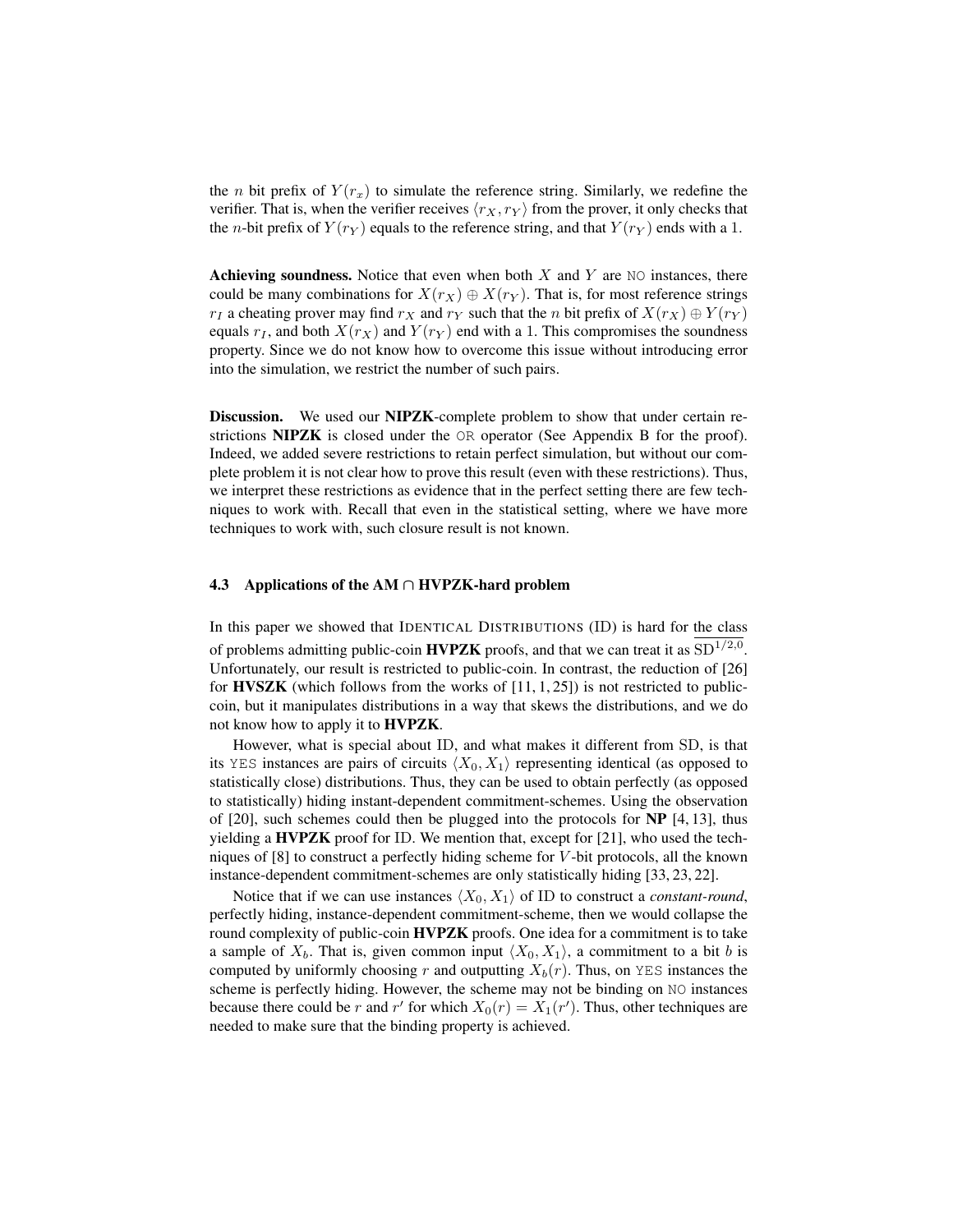# 5 Conclusion

We explained why reductions that apply to the statistical setting do not apply to the perfect setting. Using the error shifting technique we modified these reductions. Thus, we obtained complete and hard problems, and interesting applications. We believe that insight provided here will be useful in the study of perfect zero-knowledge proofs.

# References

- 1. W. Aiello and J. Håstad. Statistical zero-knowledge languages can be recognized in two rounds. *J. of Computer and System Sciences*, 42(3):327–345, June 1991.
- 2. L. Babai and S. Moran. Arthur-merlin games: A randomized proof system and a hierarchy of complexity classes. *J. of Computer and System Sciences*, 36:254–276, 1988.
- 3. Mihir Bellare and Phillip Rogaway. Noninteractive perfect zero-knowledge. Unpublished manuscript, June 1990.
- 4. Manuel Blum. How to prove a theorem so no one else can claim it. In *Proceedings of the ICM,pp*, pages 1444–1451, 1986.
- 5. Manuel Blum, Paul Feldman, and Silvio Micali. Non-interactive zero-knowledge proofs and their applications. In *Proceedings of the 20th STOC, ACM*, 1988.
- 6. Manuel Blum, Alfredo De Santis, Silvio Micali, and Giussepe Persiano. Noninteractive zero-knowledge. *SIAM J. Comput.*, 20(6):1084–1118, 1991.
- 7. Gilles Brassard, Claude Crepeau, and Moti Yung. Everything in NP can be argued in perfect ´ zero-knowledge in a bounded number of rounds (extended abstract). In *EUROCRYPT '89: Proceedings of the workshop on the theory and application of cryptographic techniques on Advances in cryptology*, pages 192–195, New York, NY, USA, 1990. Springer-Verlag New York, Inc.
- 8. Ivan Damgård. Interactive hashing can simplify zero-knowledge protocol design without computational assumptions (extended abstract). In *CRYPTO*, pages 100–109, 1993.
- 9. Ivan Damgård and Oded Goldreich Avi Wigderson. Hashing functions can simplify zeroknowledge protocol design (too). Technical Report RS-94-39, BRICS, November 1994.
- 10. Shimon Even, Alan L. Selman, and Yacov Yacobi. The complexity of promise problems with applications to public-key cryptography. *Information and Control*, 61(2):159–173, May 1984.
- 11. L. Fortnow. The complexity of perfect zero-knowledge. In Silvio Micali, editor, *Advances in Computing Research*, volume 5, pages 327–343. JAC Press, Inc., 1989.
- 12. Oded Goldreich. *Foundations of Cryptography*, volume 1. Cambridge University Press, 2001.
- 13. Oded Goldreich, Silvio Micali, and Avi Wigderson. Proofs that yield nothing but their validity or all languages in NP have zero-knowledge proof systems. *J. ACM*, 38(3):691–729, 1991.
- 14. Oded Goldreich, Amit Sahai, and Salil P. Vadhan. Honest-verifier statistical zero-knowledge equals general statistical zero-knowledge. In *STOC*, pages 399–408, 1998.
- 15. Oded Goldreich, Amit Sahai, and Salil P. Vadhan. Can statistical zero knowledge be made non-interactive? or on the relationship of SZK and NISZK. In *CRYPTO*, pages 467–484, 1999.
- 16. Oded Goldreich and Salil P. Vadhan. Comparing entropies in statistical zero-knowledge with applications to the structure of SZK. In *IEEE Conference on Computational Complexity*, pages 54–73, 1999.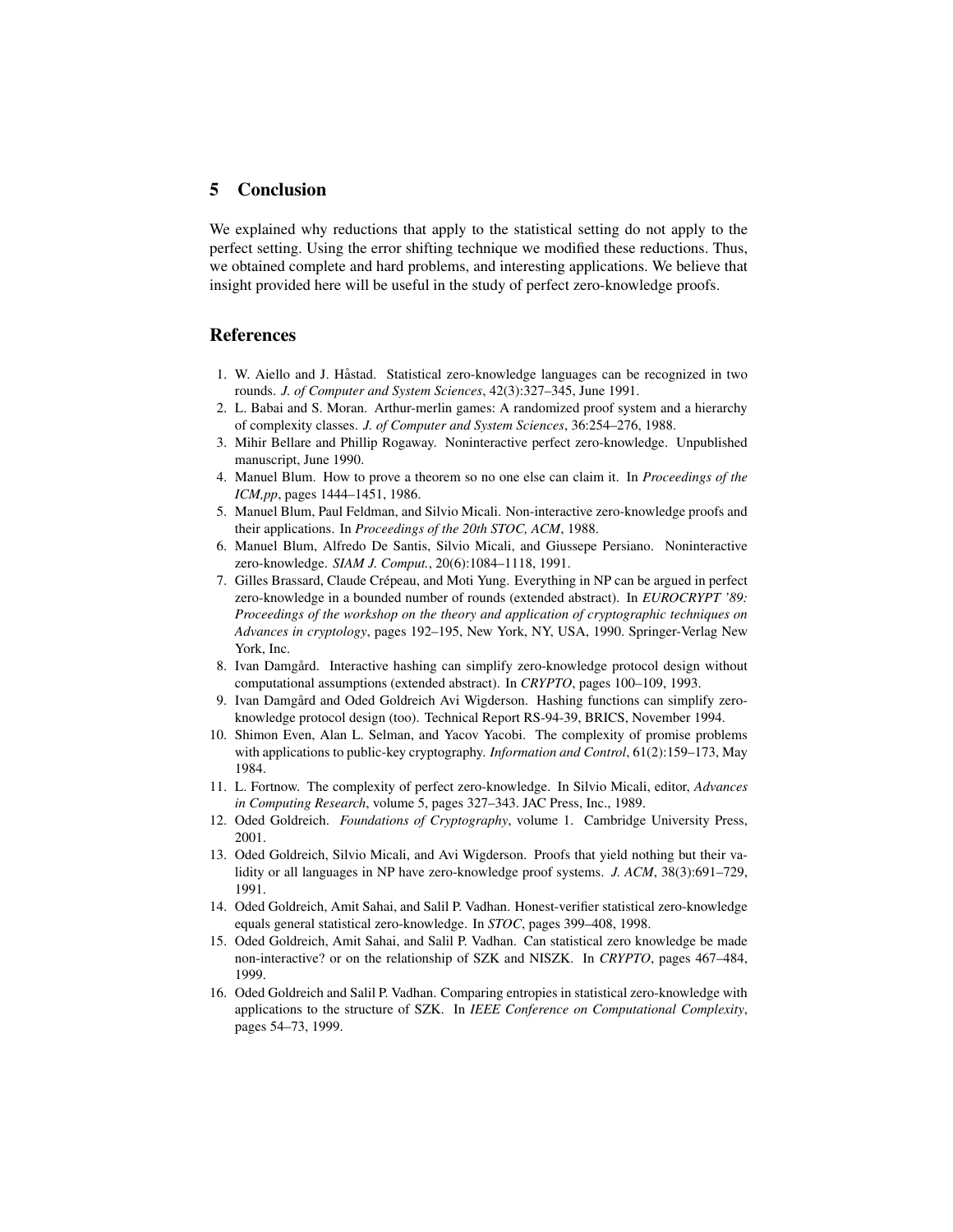- 17. S. Goldwasser and M. Sipser. Private-coins versus public-coins in interactive proof systems. In Silvio Micali, editor, *Advances in Computing Research*, volume 5, pages 73–90. JAC Press, Inc.,1989.
- 18. Shafi Goldwasser, Silvio Micali, and Charles Rackoff. The knowledge complexity of interactive proof systems. *SIAM J. Comput.*, 18(1):186–208, 1989.
- 19. Jens Groth, Rafail Ostrovsky, and Amit Sahai. Perfect non-interactive zero knowledge for NP. In *EUROCRYPT*, pages 339–358, 2006.
- 20. Toshiya Itoh, Yuji Ohta, and Hiroki Shizuya. A language-dependent cryptographic primitive. *J. Cryptology*, 10(1):37–50, 1997.
- 21. Bruce Kapron, Lior Malka, and Venkatesh Srinivasan. Characterizing non-interactive instance-dependent commitment-schemes (NIC). In *34th International Colloquium on Automata, Languages and Programming (ICALP 2007)*, volume 4596 of *LNCS*, pages 328–339, 2007.
- 22. Minh-Huyen Nguyen, Shien Jin Ong, and Salil Vadhan. Statistical zero-knowledge arguments for NP from any one-way function. In *Proceedings of the 47th Annual IEEE Symposium on Foundations of Computer Science (FOCS 2006)*, pages 3–14, October 2006. Berkeley, CA.
- 23. Minh-Huyen Nguyen and Salil Vadhan. Zero knowledge with efficient provers. In *STOC '06: Proceedings of the thirty-eighth annual ACM symposium on Theory of computing*, pages 287–295, New York, NY, USA, 2006. ACM Press.
- 24. Tatsuaki Okamoto. On relationships between statistical zero-knowledge proofs. *J. Comput. Syst. Sci.*, 60(1):47–108, 2000.
- 25. Erez Petrank and Gábor Tardos. On the knowledge complexity of NP. In *FOCS*, pages 494–503, 1996.
- 26. Amit Sahai and Salil P. Vadhan. A complete problem for statistical zero-knowledge. *J. ACM*, 50(2):196–249, 2003.
- 27. Alfredo De Santis, Giovanni Di Crescenzo, and Giuseppe Persiano. The knowledge complexity of quadratic residuosity languages. *Theor. Comput. Sci.*, 132(1-2):291–317, 1994.
- 28. Alfredo De Santis, Giovanni Di Crescenzo, and Giuseppe Persiano. Randomness-efficient non-interactive zero-knowledge (extended abstract). In *Automata, Languages and Programming*, pages 716–726, 1997.
- 29. Alfredo De Santis, Giovanni Di Crescenzo, and Giuseppe Persiano. On NC<sup>1</sup> boolean circuit composition of non-interactive perfect zero-knowledge. In *MFCS*, pages 356–367, 2004.
- 30. Alfredo De Santis, Giovanni Di Crescenzo, Giuseppe Persiano, and Moti Yung. Image density is complete for non-interactive-SZK (extended abstract). In *ICALP*, pages 784–795, 1998.
- 31. M. Tompa and H. Woll. Random self-reducibility and zero-knowledge interactive proofs of possession of information. In *28th FOCS*, pages 472–482, 1987.
- 32. Salil P. Vadhan. *A study of statistical zero-knowledge proofs*. PhD thesis, MIT, 1999.
- 33. Salil P. Vadhan. An unconditional study of computational zero knowledge. In *FOCS*, pages 176–185, 2004.

# A Preliminaries

We use standard definitions [12]. We study *promise-problems* [10], which are a generalization of languages. Formally,  $\Pi \stackrel{\text{def}}{=} \langle \Pi_Y, \Pi_N \rangle$  is a problem if  $\Pi_Y \cap \Pi_N = \emptyset$ . The set  $\Pi_Y$  contains the YES instances of  $\Pi$ , and the set  $\Pi_N$  contains the NO instances of  $\Pi$ . We define  $\overline{\Pi} \stackrel{\text{def}}{=} \langle \Pi_N, \Pi_Y \rangle$ .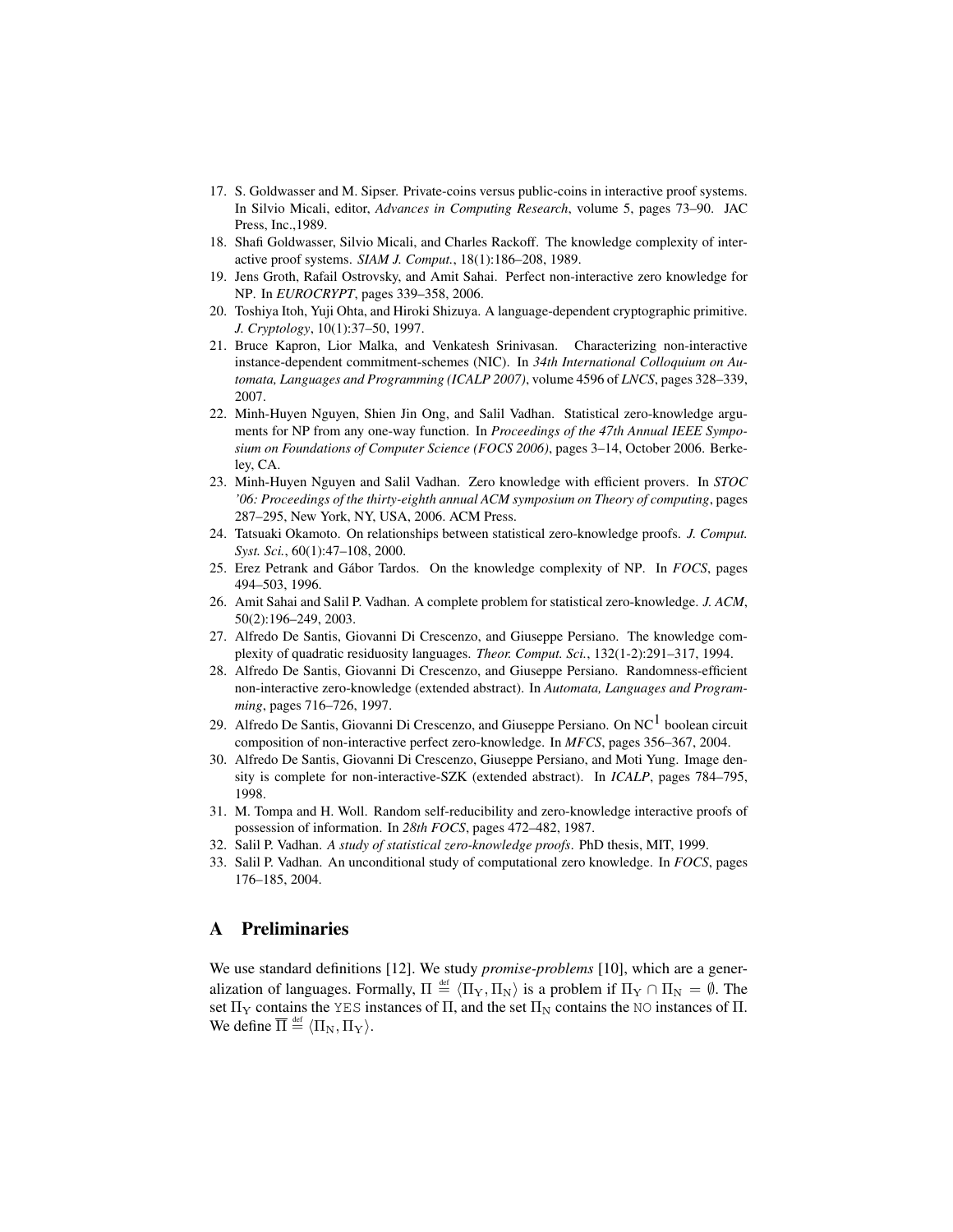Let  $X : \{0,1\}^m \to \{0,1\}^n$  be a circuit. We treat X both as a circuit and as a distribution (under the convention that the input to the circuit is uniformly distributed). For example, given a set T, the probability  $Pr_{x \leftarrow X}[x \in T]$  equals  $Pr_{r \leftarrow U_m}[X(r) \in T]$ , where  $U_m$  is the uniform distribution on  $\{0, 1\}^m$ , and  $d \leftarrow D$  denotes choosing an element d according to the distribution D. The *statistical distance* between two discrete distributions X and Y is  $\Delta(X, Y) \stackrel{\text{def}}{=} \sum$  $\alpha$  |Pr[X =  $\alpha$ ] – Pr[Y =  $\alpha$ ]|. We define non-interactive protocols.

**Definition A.1** (Non-interactive protocols). A non-interactive protocol  $\langle c, P, V \rangle$  is a *triplet (or simply a pair*  $\langle P, V \rangle$ *, making c implicit), where* P *and* V *are functions, and*  $c \in \mathbb{N}$ . We denote by  $r_P$  the random inputs to P. The interaction between P and V on common input x *is the following random process.*

- *1. Uniformly choose*  $r_P$ *, and choose a* common random string  $r_I \in \{0,1\}^{|x|^c}$ *.*
- *2. Let*  $\pi = P(x, r_1; r_P)$ *, and let*  $m = V(x, r_I, \pi)$ *.*
- *3. Output*  $\langle x, r_I, \pi, m \rangle$ *.*

*We call*  $\langle P, V \rangle(x) \stackrel{\text{def}}{=} \langle x, r_I, \pi \rangle$  *the* view *of V on* x*. We say that V* accepts x *(respectively, rejects x) if*  $m = accept$  *(respectively, m = reject).* 

Definition A.1 considers a deterministic  $V$ , and is equivalent to a the definition that considers a probabilistic  $V$  [2]. We define non-interactive proofs.

**Definition A.2** (Non-interactive proofs). A non-interactive protocol  $\langle c, P, V \rangle$  is a noninteractive proof *for a problem*  $\Pi$  *if there is*  $a \in \mathbb{N}$  *and*  $c(n)$ ,  $s(n) : \mathbb{N} \to [0, 1]$  *such that*  $1 - c(n) \geq s(n) + \frac{1}{n^a}$  *for any n, and the following conditions hold.* 

- $-$  *Efficiency: V* runs in time polynomial in |x|.
- $\blacksquare$  *Completeness: V accepts all*  $x \in \Pi_Y$  *with probability at least* 1 − *c*(|*x*|) *over*  $r_I$ *and*  $r_P$ *.*
- $-$  *Soundness:*  $Pr_{r_I}[V(x, r_I, P^*(x, r_I)) = accept] \leq s(|x|)$  *for any function*  $P^*$ *and any*  $x \in \Pi_N$ .

*The function* c *is called the* completeness error*, and the function* s *is called the* soundness error. We say that  $\langle P, V \rangle$  has perfect completeness *if*  $c \equiv 0$ *.* 

We proceed to zero-knowledge. Our definition considers simulators that do not fail, which is justified by our result from Section 4.

Definition A.3 (Non-interactive, zero-knowledge protocols). *A non-interactive protocol*  $\langle P, V \rangle$  *is* perfect zero-knowledge (**NIPZK**) *for a problem*  $\Pi = \langle \Pi_Y, \Pi_N \rangle$  *if there is a probabilistic, polynomial-time Turing machine* S*, called the* simulator*, such that the ensembles*

$$
\{ \langle P, V \rangle (x) \}_{x \in \Pi_Y} \quad \text{and} \quad \{ S(x) \}_{x \in \Pi_Y}
$$

*are statistically identical.*

*If these ensembles are statistically indistinguishable, then*  $\langle P, V \rangle$  *is a non-interactive* statistical zero-knowledge (NISZK) *protocol for* Π*. Similarly, if the ensembles are computationally indistinguishable, then*  $\langle P, V \rangle$  *is non-interactive* computational zeroknowledge (NICZK) *protocol for* Π*.*

*The class of problems possessing* NIPZK *(respectively,* NISZK, NICZK*) protocols is also denoted* NIPZK *(respectively,* NISZK, NICZK*).*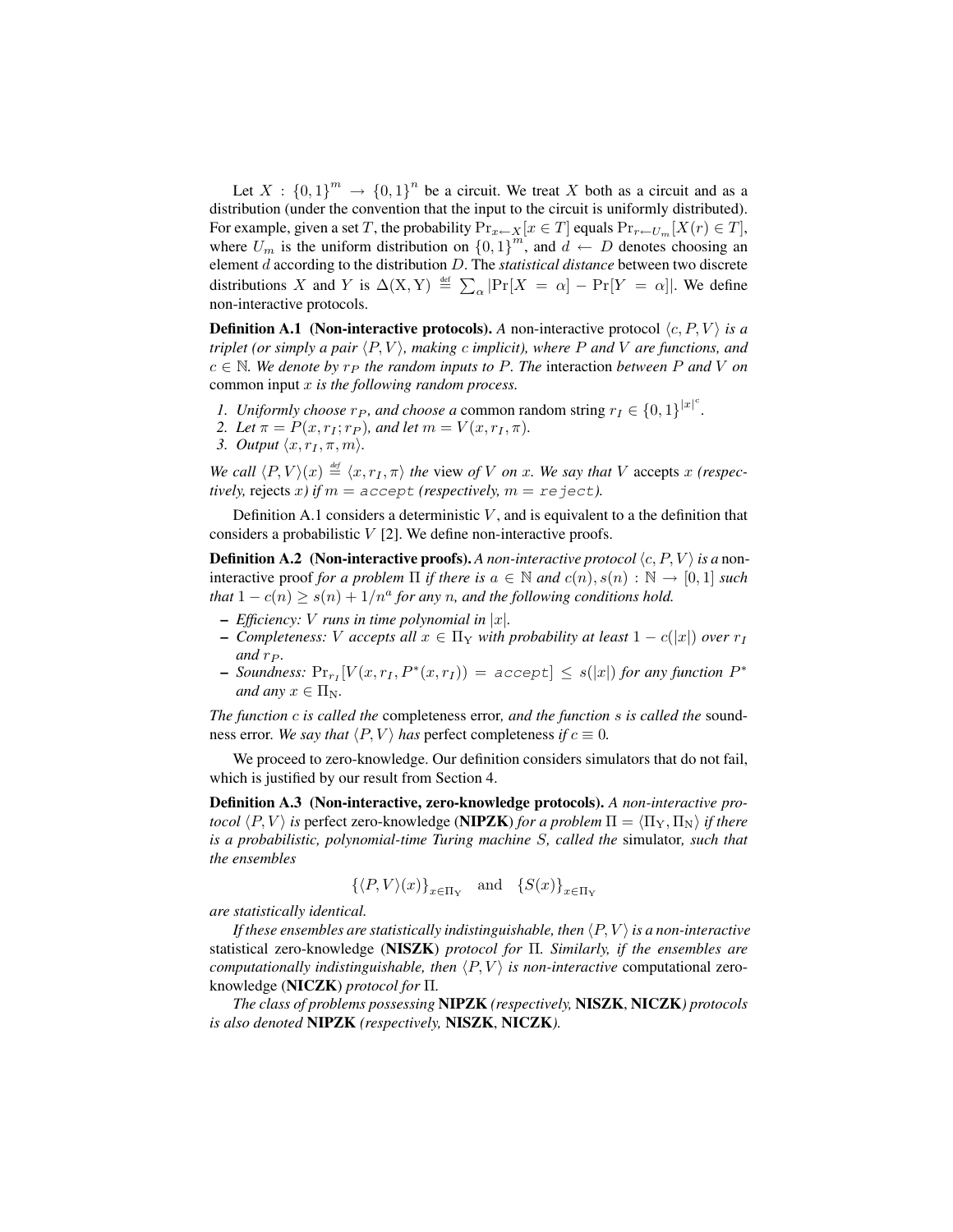## B Under certain restrictions NIPZK is closed under **OR**

**Lemma B.1.** Let  $\Pi$  be a **NIPZK** problem with a proof  $\langle P', V' \rangle$ , and let  $c \in \mathbb{N}$  such that *on input of length* n the reference string is of length  $n^c$ . If  $\langle c, P', V' \rangle$  has perfect com*pleteness and soundness error*  $2^{1-n^c/2}$ , then Π  $\vee$  Π *has a* **NIPZK** *proof with perfect completeness, and soundness error* 1/3*.*

*Proof.* Let  $\langle x_0, x_1 \rangle$  such that  $x_i \in \Pi_Y \cup \Pi_N$  for each  $i \in \{0, 1\}$ , and let  $n = |x_0|$ . We start with the case where  $|x_0| = |x_1|$  because when we reduce  $x_0$  and  $x_1$  to UN we get circuits whose output length is equal. As we will see, the general case follows easily using the same proof.

We construct a **NIPZK** protocol  $\langle P, V \rangle$  for  $\Pi \vee \Pi$ . Initially, P sets  $i = 0$  if both  $x_0$ and  $x_1$  are in  $\Pi_Y$ . Otherwise, there is a unique i such that  $x_i \in \Pi_N$ , and P fixes this i. In addition, for each  $i \in \{0, 1\}$  both P and V reduce  $x_i$  to an instance  $X_i$  of UN.

Recall that  $\langle c, P', V' \rangle$  is a **NIPZK** proof for  $\Pi$  such that on input of length n the reference string is of length  $n<sup>c</sup>$ . By the properties of the reduction to UN, for each  $i \in \{0,1\}$  the circuit  $X_i$  has  $n^c + 1$  output gates and the following properties hold. If  $x_i \in \Pi_Y$ , then  $X'_i$  is the uniform distribution on  $\{0, 1\}^{n^c}$ , and samples of  $X_i$  end with a 1. If  $x_i \in \Pi_N$ , then  $|T_{X_i}| \leq 2^{-(n^c/2+1)} \cdot 2^{n^c} = 2^{n^c/2-1}$ .

The protocol proceeds as follows. Recall that  $P$  initially computes i. Thus, the first step of P is to uniformly choose a string  $r_i$ , and assign y the output of  $X_i(r_i)$ , excluding the rightmost bit. On reference string  $r_I$ , if  $X_i(r_i) = y0$ , then P uniformly chooses  $r_{\bar{i}} \in X_{\bar{i}}^{-1}$  $\frac{1}{i}$   $\binom{n}{i}$ , and sends  $\langle r_0, r_1 \rangle$  to V. Otherwise,  $X_i(r_i) = y_1$ , in which case P uniformly chooses  $r_{\overline{i}} \in X_{\overline{i}}^{-1}$  $\frac{1}{i}(y_1 \oplus r_1)$ , and sends  $\langle r_0, r_1 \rangle$  to V. The verifier accepts if  $\langle r_0, r_1 \rangle$  are correctly computed. Namely, V computes  $X_0(r_0)$  and  $X_1(r_1)$ , and if there is  $i \in \{0,1\}$  such that  $X_i(r_i)$  ends with a 0 and  $X_{\overline{i}}(r_{\overline{i}}) = r_I 1$ , then V accepts. Otherwise, if  $X_0(r_0) \oplus X_1(r_1) = r_I 0$  (that is, both  $X_0(r_0)$  and  $X_1(r_1)$  end with a 1), then  $V$  accepts. Otherwise,  $V$  rejects.

The completeness property of  $\langle P, V \rangle$  follows from its zero-knowledge property. Thus, we start the simulator S for  $\langle P, V \rangle$ . As in  $\langle P, V \rangle$ , the simulator reduces  $\langle x_0, x_1 \rangle$ to  $\langle X_0, X_1 \rangle$ . The simulator uniformly chooses  $r_0$  and  $r_1$ , and computes  $X_0(r_0)$  and  $X_1(r_1)$ . If there is  $i \in \{0,1\}$  such that  $X_i(r_i)$  ends with a 0 (i.e.,  $X_i \in \text{PU}_N$ ), then S outputs  $\langle\langle x_0, x_1\rangle, r'_I, \langle r_0, r_1\rangle\rangle$ , where  $r'_I$  equals the n<sup>c</sup>-bit prefix of  $X_{\overline{i}}(r_{\overline{i}})$ . Otherwise, S outputs  $\langle\langle x_0, x_1\rangle, r'_I, \langle r_0, r_1\rangle\rangle$ , where  $r'_I$  equals the n<sup>c</sup>-bit prefix of  $X_0(r_0) \oplus X_1(r_1)$ . In both cases  $r'_I$  is uniformly distributed, and  $\langle r_0, r_1 \rangle$  are distributed as in  $\langle P, V \rangle$ . Thus, S perfectly simulates  $\langle P, V \rangle$ . Since S always outputs accepting transcripts,  $\langle P, V \rangle$  has perfect completeness.

We turn our attention to the soundness property. Let  $x_0, x_1 \in \Pi_N$ , and let  $\langle r_0, r_1 \rangle$ be the message received by  $V$ . We consider two cases in which  $V$  accepts. In the first case there is  $i \in \{0, 1\}$  such that  $X_i(r_i)$  ends with a 0, and  $X_{\overline{i}}(r_{\overline{i}}) = r_I 1$ . Since  $|T_{X_{\overline{i}}}| \leq 2^{n^c/2-1}$ , and  $r_I$  is uniformly distributed, it follows that in the first case V accepts with probability at most  $2 \cdot \Pr_{r_I}[X_{\overline{i}}(r_{\overline{i}}) = r_I 1] \leq 2 \cdot 2^{-(n^c/2+1)}$ . The reason we multiplied the probability by 2 is because a cheating  $P^*$  may use either  $X_0$  or  $X_1$ . In the second case the suffix of both  $X_0(r_0)$  and  $X_1(r_1)$  is 1, and  $X_0(r_0) \oplus X_1(r_1) = r_I 0$ .